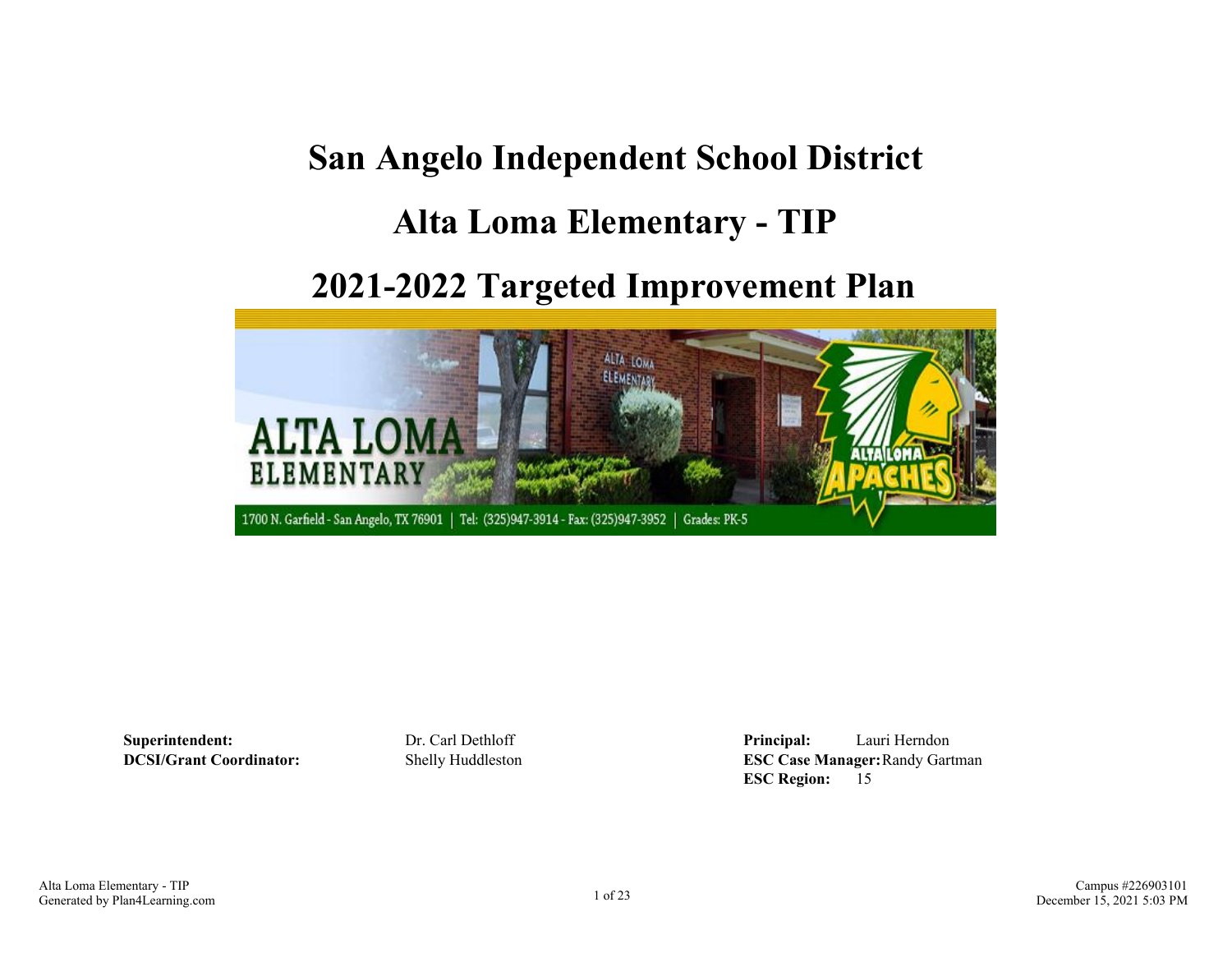### **Assurances**

#### **DCSI/Grant Coordinator**

I, the District Coordinator of School Improvement/Grant Coordinator, attest that I will provide or facilitate the provision of all the necessary district-level commitments and support mechanisms to ensure the successful implementation of the Targeted Improvement Plan for this campus. I understand I am responsible for the implementation of all intervention requirements. If I am the principal supervisor, I understand I am responsible for ensuring the principal carries out the plan elements as indicated herein.

**Signature:** Shelly Huddleston

#### **Principal Supervisor**

I, as supervisor of the principal for this campus, attest that I will coordinate with the DCSI/Grant Coordinator to provide or facilitate the provision of all the necessary district-level commitments and support mechanisms to ensure the principal I supervise can achieve successful implementation of the Targeted Improvement Plan for this campus. I understand I am responsible for ensuring the principal carries out the plan elements as indicated herein.

**Signature:** Shelly Huddleston

#### **Principal**

I, as principal for this campus, attest that I will coordinate with the DCSI/Grant Coordinator (and my supervisor, if they are not the same person) to use the district-provided commitments and support mechanisms to ensure the successful implementation of the Targeted Improvement Plan for this campus. I agree to carry out the plan elements as indicated herein.

**Signature:** Lauri Herndon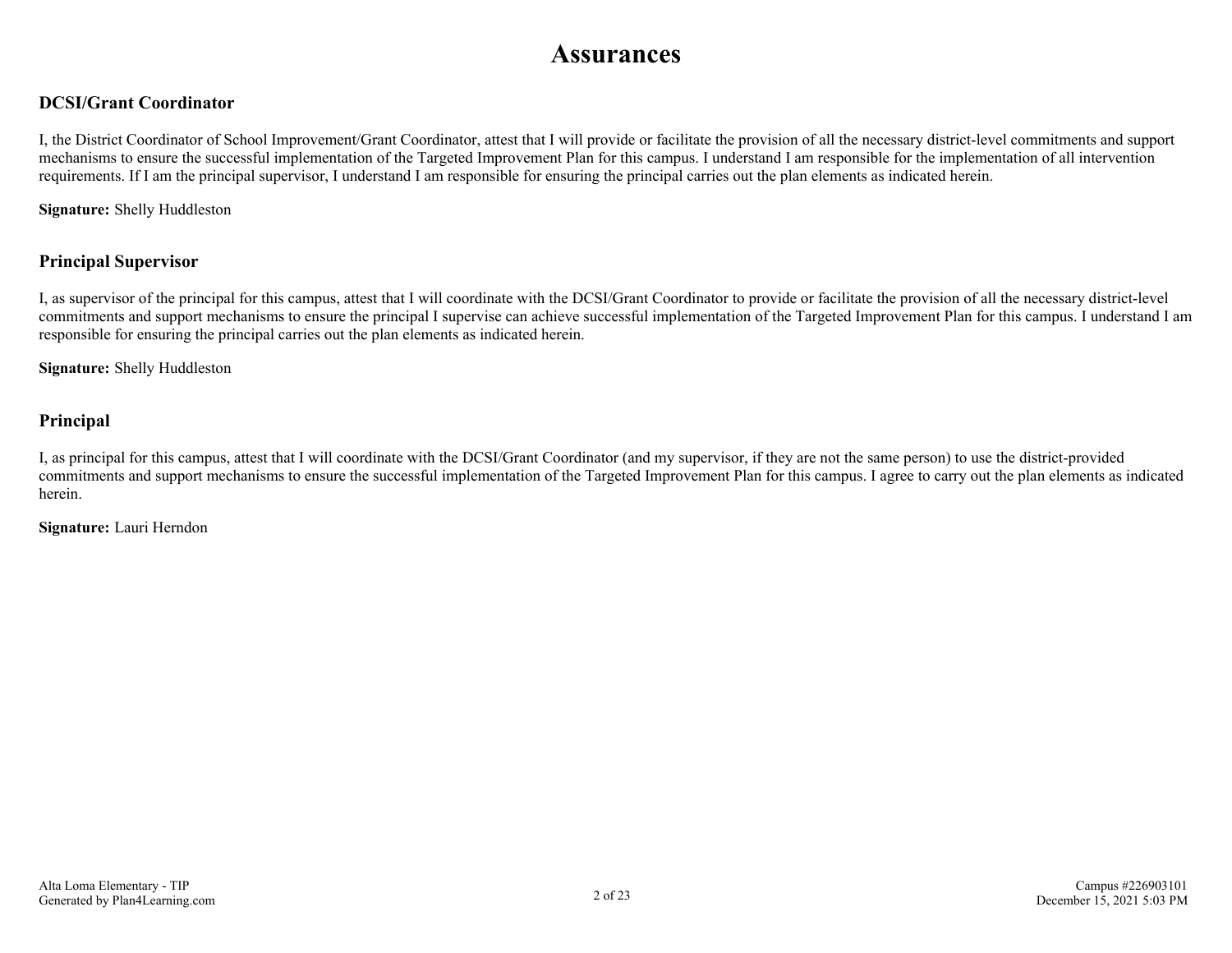# **Data Analysis**

### **Domain 1**

**Domain 1: What accountability goal has your campus set for this year? Be sure to include how you determined the goal for each domain and how these goals will impact your overall Accountability Rating.**

Domain 1: 65 (2019 scaled Score) If we can increase the overall STAAR Performance Approaches to 75% (+17), Meets to 33% (+0), and Masters to 14% (+0) then our STAAR Performance Scaled Score will reach 70% (+3) achieving an overall C rating for 2022.. Rationale: With our campus focus on strong lesson planning with feedback observation and debrief cycles as well as data driven instruction through the PLC process, we feel we can obtain this goal.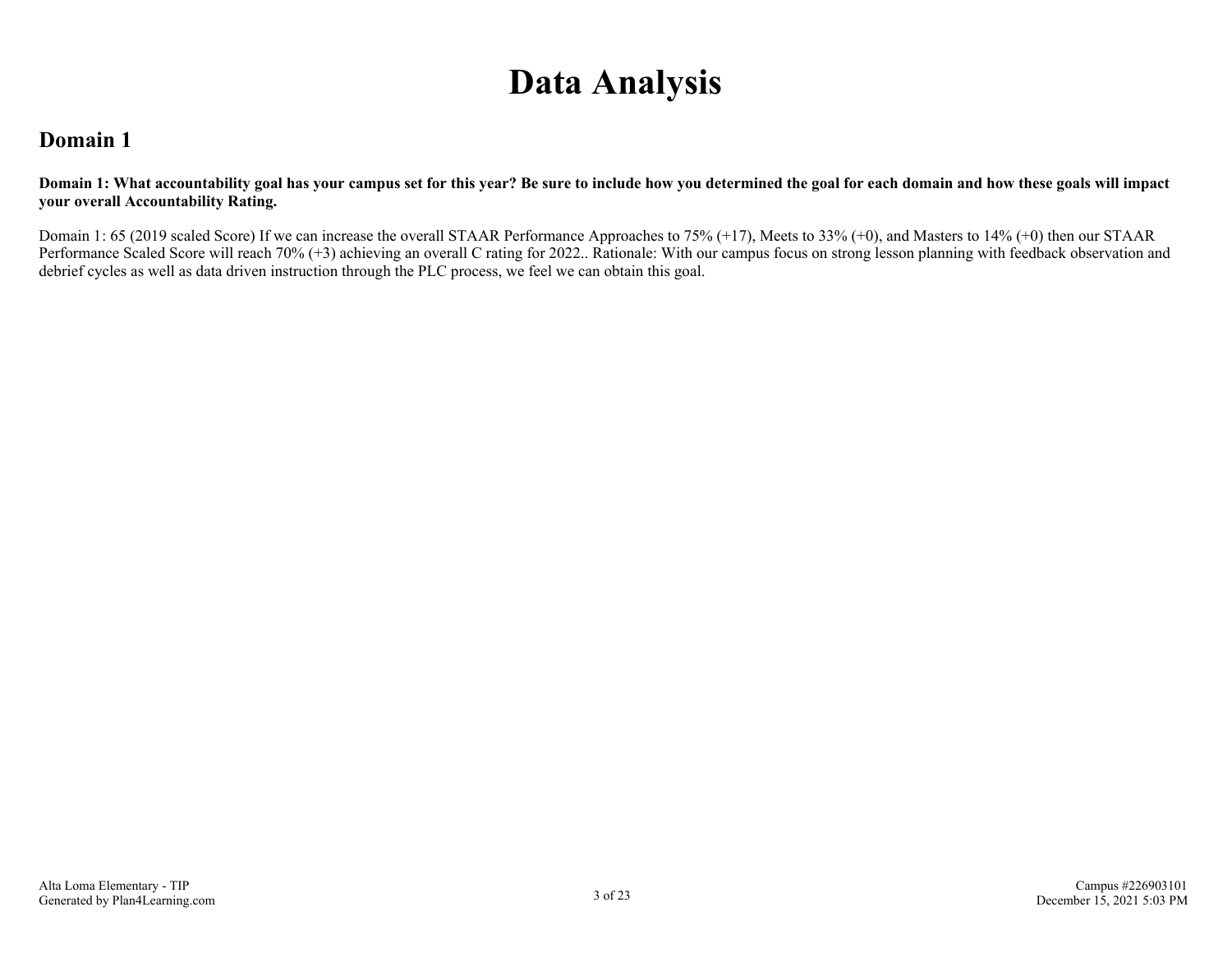### **Domain 2A or 2B**

#### **Domain 2A or 2B: What accountability goal has your campus set for this year? Be sure to include how you determined the goal and how these goals will impact your overall Accountability Rating.**

Domain 2B: 74 (Scaled Score) If we can maintain or increase the overall Academic Growth Raw Score at 70% (+4), then we will achieve an overall D (62% Scaled Score) rating in the School Progress Domain for 2021. Rationale: If we can reach our goal in Domain 1, we will make progress in Domain 2B by getting more students to Approaches, Meets, and Masters so our Academic Growth Raw Score will increase.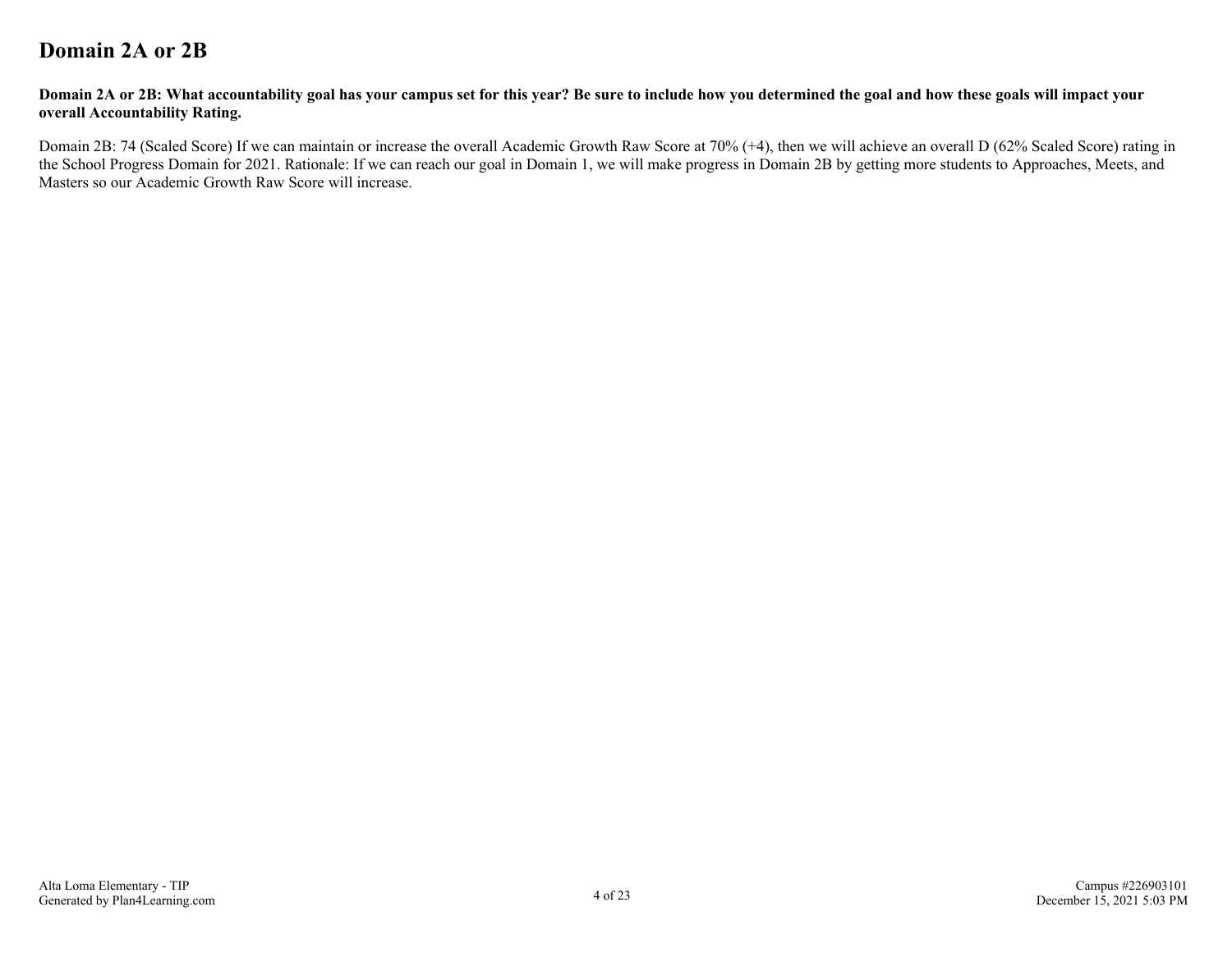### **Domain 3**

**Domain 3: What accountability goal has your campus set for this year? Be sure to include how you determined the goal for each domain and how these goals will impact your overall Accountability Rating.**

Domain 3: We will increase our Domain 3 score of 66 to a Scaled Score of 71 (+5) in 2021. Rationale: We are going to focus on academic achievement of Economically Disadvantaged students in math by increasing the score from 40% to 46%. Growth Status for Hispanics will increase from 26% to 55% in math, and eco dis from 22% to 50%.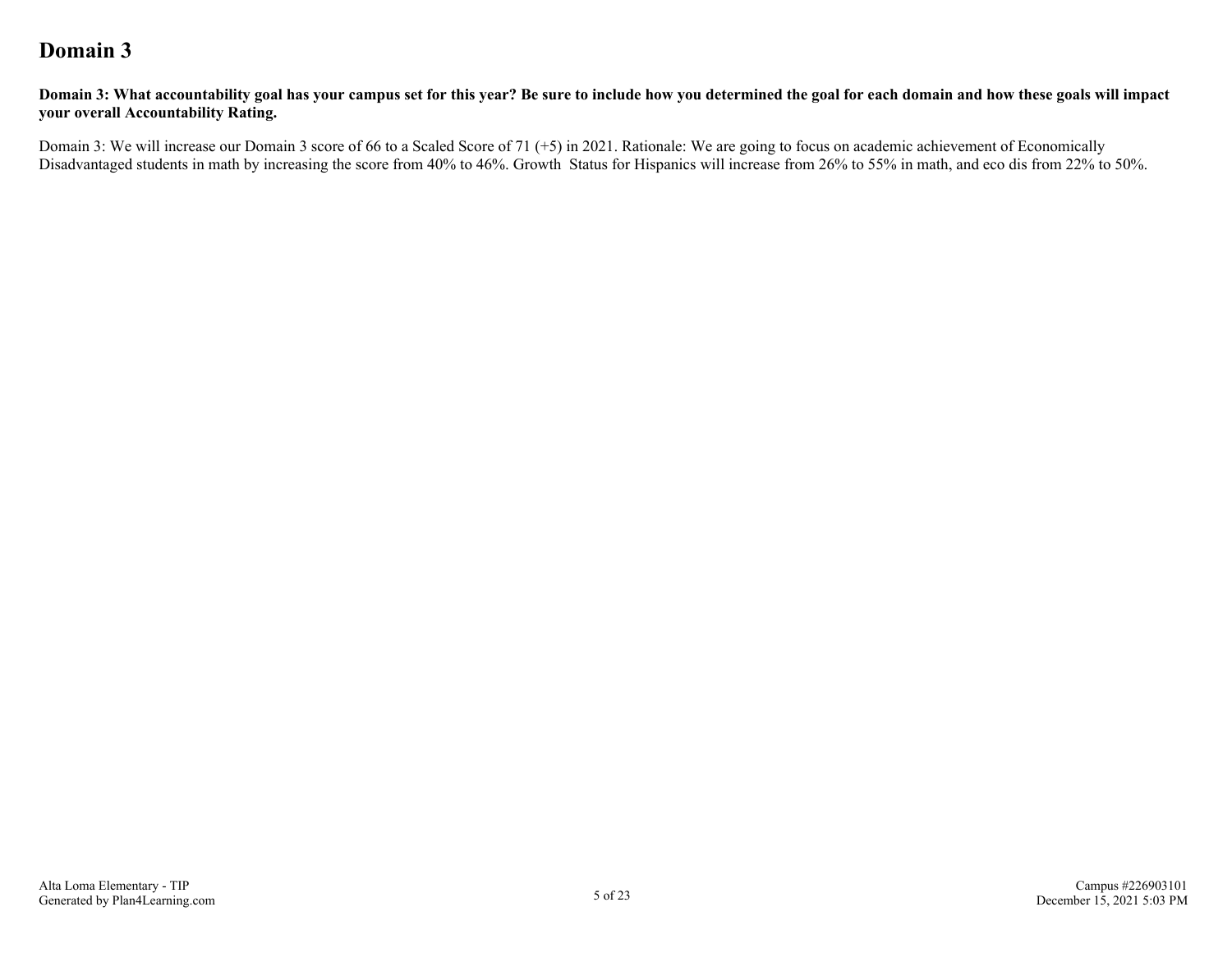### **Subject Areas and Student Groups**

#### **Which subjects are a focus this year when thinking about student performance? Why have you identified these specific subject areas? What is the intended impact on your accountability domain scores?**

Domain 1: To meet the 44% Scaled Score goal in Domain 1, all content areas will reach 60% Approaches, 20% Meets, and 10% Masters. This will affect all student groups.

Domain 2B: If we increase the overall performance on STAAR, all groups will improve in making adequate progress.

Domain 3: We are targeting our Hispanic and Economically Disadvantaged populations in Reading and Math for Domain 3.

#### **Which student group outcomes are you targeting in these goals? What is the intended impact on your accountability domain scores?**

The targeted group for this goal is "Hispanic", with the intended impact being that Student Achievement will be increased to the goal of 60%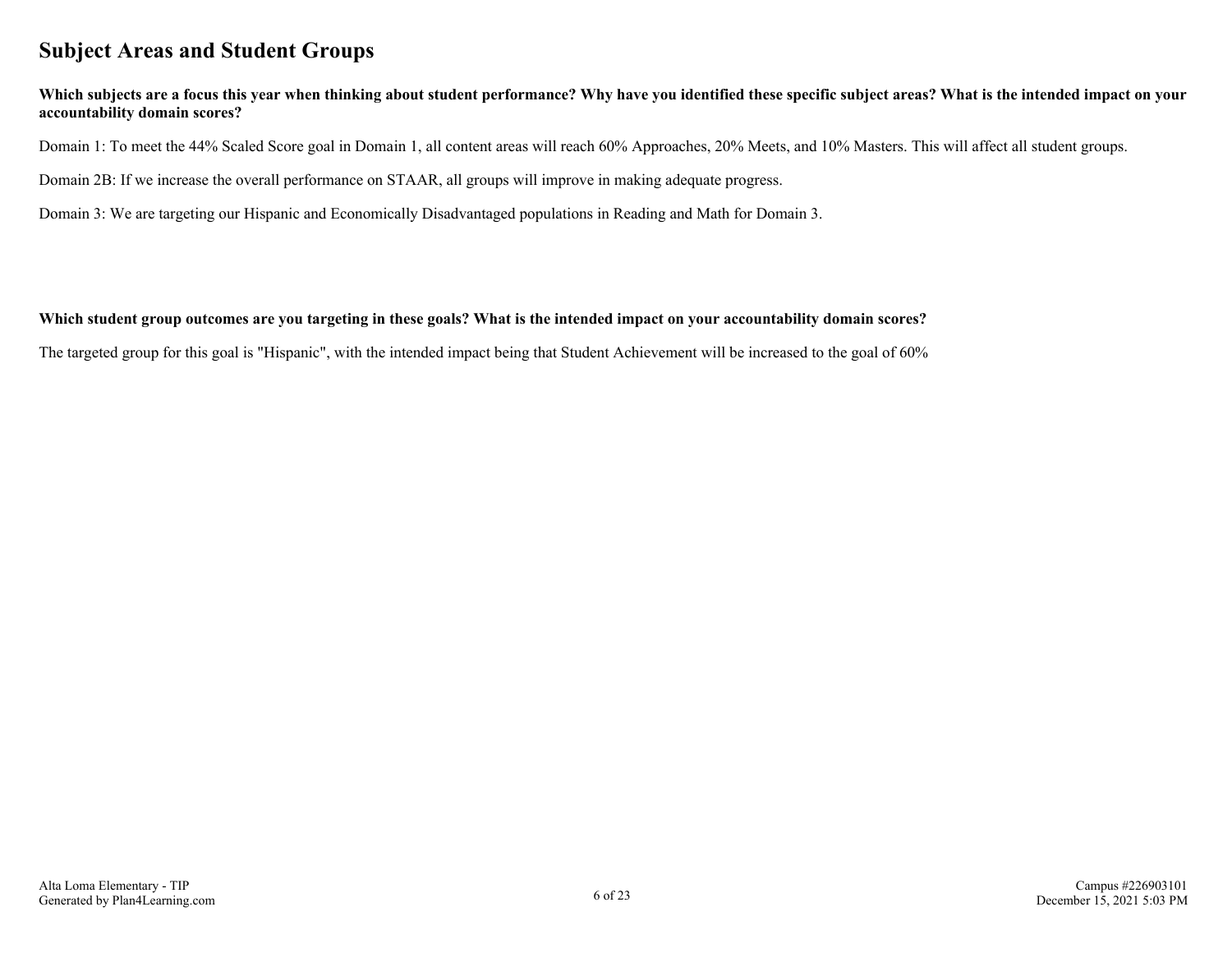## **Essential Actions**

**Essential Action : Develop campus instructional leaders with clear roles and responsibilities. Implementation Level: Partial Implementation** 

**Essential Action : Recruit, select, assign, induct and retain a full staff of highly qualified educators. Implementation Level: Fully Implemented** 

**Essential Action : Compelling and aligned vision, mission, goals, values focused on a safe environment and high expectations. Implementation Level: Fully Implemented** 

**Essential Action : Daily use of high-quality instructional materials aligned to instructional planning calendars and interim and formative assessments. Implementation Level: Partial Implementation** 

**Essential Action : Effective classroom routines and instructional strategies. Implementation Level: Partial Implementation** 

**Essential Action : Data-driven instruction. Implementation Level: Partial Implementation**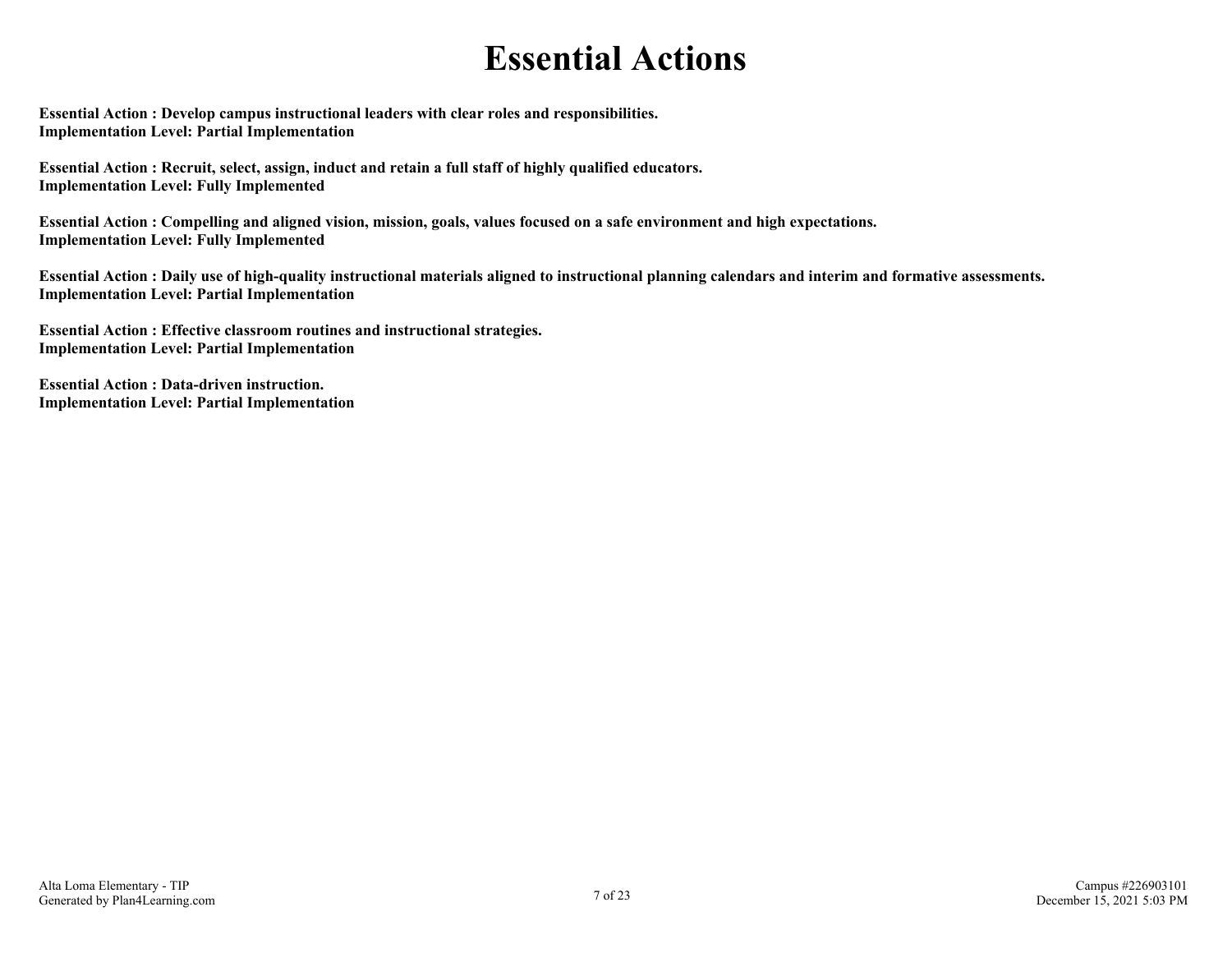# **Cycles**

#### **Cycle 1 - (Sept – Nov)**

**Did you achieve your student performance data goals? Why or why not?:** We met all of our goals except the economically disadvantaged goal. We will continue to focus on the growth of these struggling students.

#### **1. Essential Action 1.1:** Develop campus instructional leaders with clear roles and responsibilities.

#### **Implementation Level:** Partial Implementation

**Rationale:** Alta Loma has general job descriptions that provide guidance on the basic roles and responsibilities. The goals and expectations for performance should be included and aligned to campus vision and mission. Providing instructional feedback and the opportunity to address teacher directed staff development are areas that can benefit the campus.

#### **Who will you partner with?:** VIP

**How will you build capacity in this Essential Action?** The campus leadership team will develop goals and expectations aligned to the revised campus vision and mission they will also develop. Weekly schedules will show the scheduled time for observations/feedback of classroom instruction. Administrators will have the support of the Director of Campus Academic Support, the Executive Director of Teaching and Learning, ESC XV, and Executive coaching from Engage2Learn.

**How will you communicate these priorities to your stakeholders? How will you create buy-in?:** The CLT committee will be involved in the process of defining clear roles and responsibilities of those in leadership roles. We will share these roles and responsibilities with staff to gather feedback. Rationale will be shared at Campus Improvement Team meetings as well as posted publicly through our website so anyone can see the structures and processes that we have put in place. Because of COVID, these meetings will need to be virtual.

**Desired Annual Outcome:** Members of the CLT observe classroom instruction, debrief observations with teachers, review lesson plans, and provide teachers with bite-sized, actionable feedback, 90% of the time on a weekly basis.The DCSI Supervisor, Engage 2 Learn Coach, and Director of Campus Academic Success will observe campus operations and classroom instruction, and provide feedback and coaching to the principal and members of the CLT.

**District Commitment Theory of Action:** If an Angelo ISD provides opportunities for ongoing support and coaching to principals and members of the CLT, then campus leadership will have the tools they need to support teachers on a consistent basis, thereby improving student outcomes.

**Desired 90-day Outcome:** By Nov 30, 2021, the CLT is observing teacher instruction, debriefing observations, reviewing lesson plans, and providing teachers bite-size, highleverage feedback weekly 60% of the time.

**District Actions:** If San Angelo ISD provides ongoing support and coaching of the campus leaders, then leaders will be able to implement clear, written, transparent roles and responsibilities and core leadership tasks (Including observations, debriefs, and leadership team meetings) that are scheduled on weekly calendars.

#### **Did you achieve your 90 day outcome?:** Yes

**Why or why not?:** Campus leadership roles were clearly defined and the work was calendared for each leader including scheduled time for classroom observations/feedback on lesson plans, and providing teachers bite-size, high leverage feedback.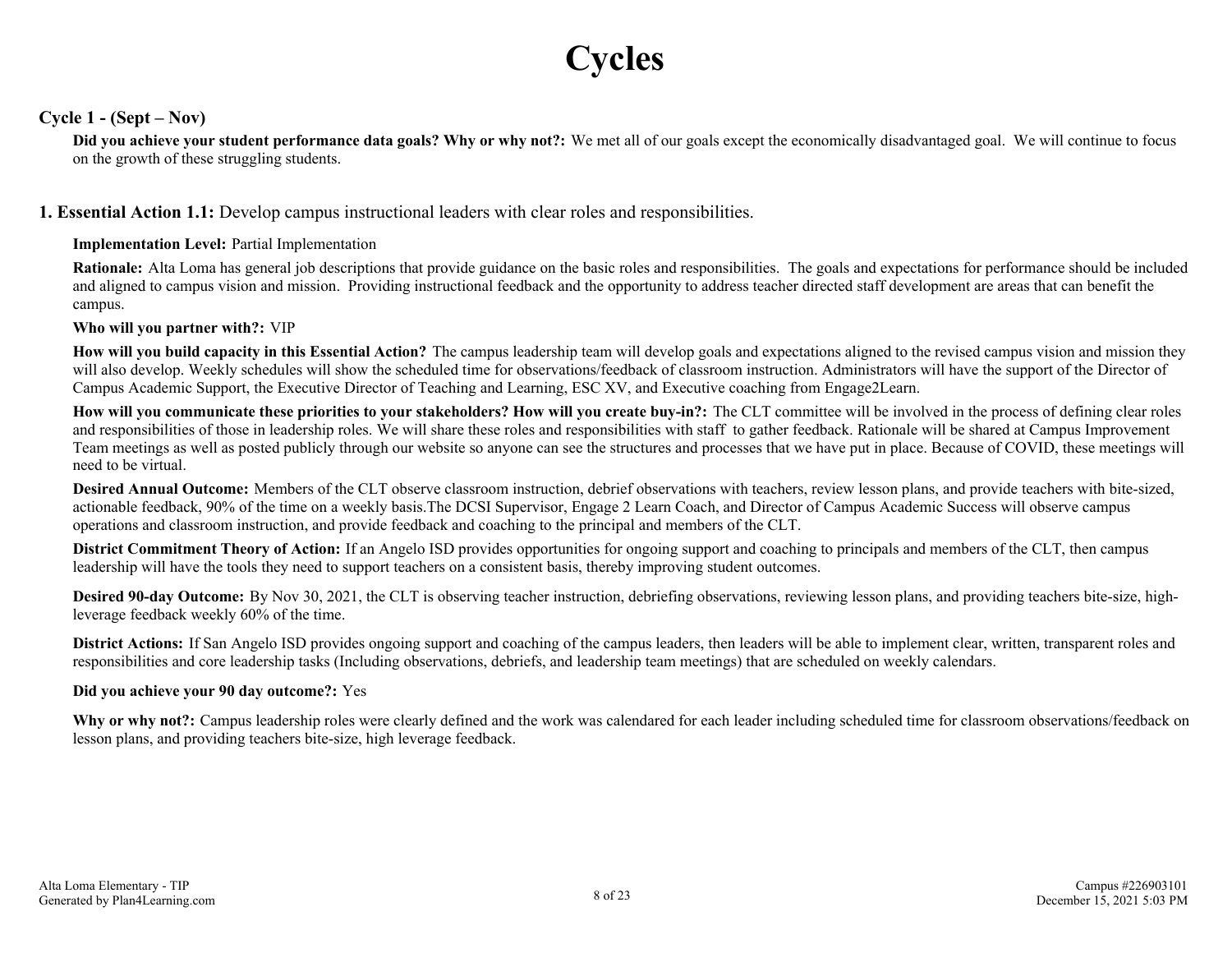| <b>Step 1 Details</b>                                                                                                                                                                                                                                                                                                                                                                                                                                                                                                                                                                                                                                                                                                     | <b>Formative Reviews</b>                                                                                                                                          |
|---------------------------------------------------------------------------------------------------------------------------------------------------------------------------------------------------------------------------------------------------------------------------------------------------------------------------------------------------------------------------------------------------------------------------------------------------------------------------------------------------------------------------------------------------------------------------------------------------------------------------------------------------------------------------------------------------------------------------|-------------------------------------------------------------------------------------------------------------------------------------------------------------------|
| Action Step 1: Principal and CLT will calibrate classroom observations within the weekly Campus PLC.<br>The form will be adjusted to be more focused on learning goals.<br>Evidence Used to Determine Progress: CLT calibration form<br>Person(s) Responsible: CLT, Principal<br>Resources Needed: Observation Notes, Calibration Form, observation with weekly focus<br>leadership assignments<br><b>Addresses an Identified Challenge: Yes</b><br>Start Date: September 13, 2021 - Frequency: Ongoing - Evidence Collection Date: October<br>8,2021                                                                                                                                                                     | <b>Progress toward Action Steps: Significant Progress</b><br>Necessary Adjustments/Next Steps: We will continue using the<br>system put in place for this action. |
| <b>Step 2 Details</b>                                                                                                                                                                                                                                                                                                                                                                                                                                                                                                                                                                                                                                                                                                     | <b>Formative Reviews</b>                                                                                                                                          |
| Action Step 2: The principal and CLT will calendar time to review and provide feedback to teachers on<br>specific focused areas within their lesson plans. Leadership will track the weekly calendar and adjust<br>weekly by including make-up time in the schedule to ensure all staff has observation/feedback of classroom<br>instruction.<br>Evidence Used to Determine Progress: lesson plans with feedback<br>Person(s) Responsible: Principal & CLT<br>Resources Needed: Lesson Plan Feedback forms created by CLT; Current lesson plan<br>submission process is set<br>Addresses an Identified Challenge: No<br>Start Date: September 13, 2021 - Frequency: Weekly - Evidence Collection Date: October 8,<br>2021 | <b>Progress toward Action Steps: Significant Progress</b><br>Necessary Adjustments/Next Steps: We will continue using the<br>system put in place for this action. |
| <b>Step 3 Details</b>                                                                                                                                                                                                                                                                                                                                                                                                                                                                                                                                                                                                                                                                                                     | <b>Formative Reviews</b>                                                                                                                                          |
| Action Step 3: The CLT will participate in leadership coaching from a Vetted Improvement Provider<br>(Engage2Learn) to create and refine systems for classroom observations and feedback and refining the<br>campus mission and goals.<br><b>Evidence Used to Determine Progress: Campus Coaching Agenda</b><br>Person(s) Responsible: Principal, Engage2Learn Coach, Campus Academic Success Coach<br>Resources Needed: Coaching Agenda, ESuite<br><b>Addresses an Identified Challenge: None</b><br>Start Date: September 6, 2021 - Frequency: Ongoing - Evidence Collection Date: October 8,<br>2021<br>Funding Sources: Coaching for CLT members - 6200-Professional and contracted services -<br>\$21,031            | Progress toward Action Steps: Significant Progress<br>Necessary Adjustments/Next Steps: We will continue leadership<br>coaching throughout the year.              |

**What challenges do you think you'll encounter in achieving desired campus or student outcomes for this cycle?:** Building CLT skill in observation/debrief cycle and lesson plan review.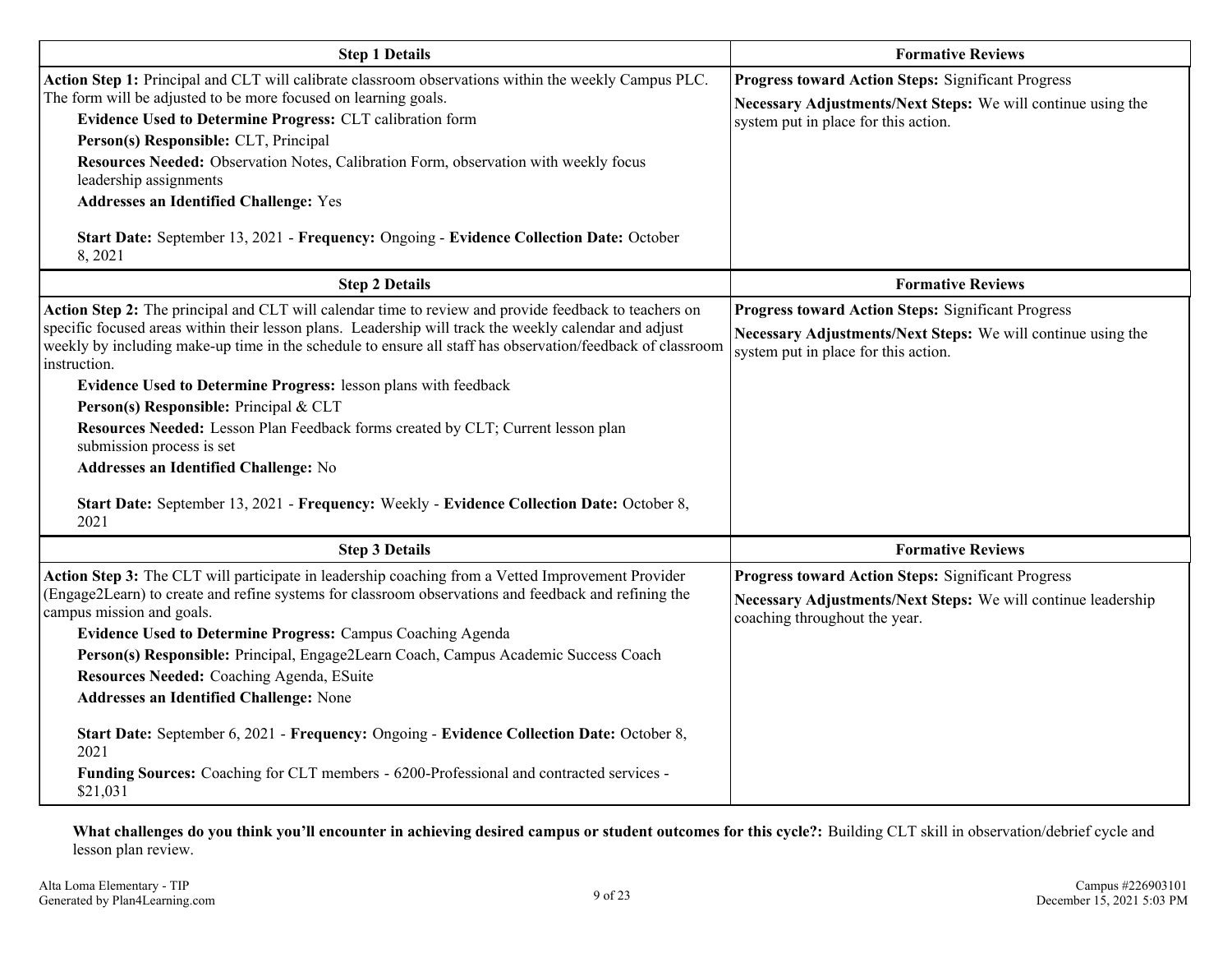**What specific action steps address these challenges?:** Action Step 1- calibration will be focused on coaching the leadership team in classroom observation.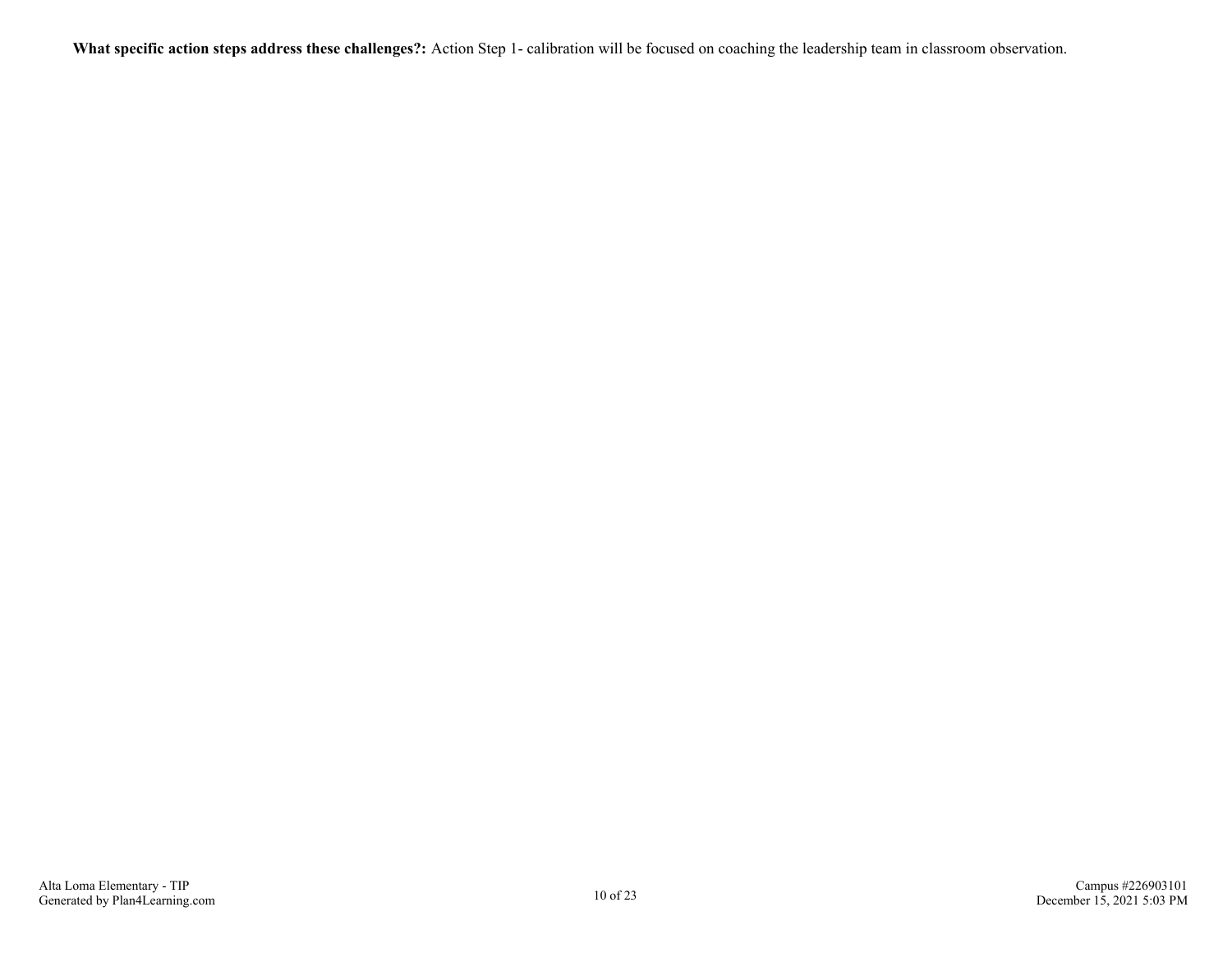#### **Cycle 1 - (Sept – Nov)**

#### **2. Essential Action 5.3:** Data-driven instruction.

#### **Implementation Level:** Partial Implementation

**Rationale:** The campus is conducting PLCs. There was evidence of instructional conversations that were based on data at the PLCs. Agendas were used and minutes were shared with staff: however, the instructional conversations can be strengthened by unpacking the standard into knowledge and skills. The instructional coach provided evidence she was trained in providing this strategy which can be strengthened by helping identify conceptual and procedural gaps between student work and the exemplar and naming the specific student error and misunderstandings.

#### **Who will you partner with?:** VIP

**How will you build capacity in this Essential Action?** PLCs will work to explore student data to guide collaborative, meaningful instruction. Concentration will be given to unpacking SEs into skills usable by teachers for reteaching with the support of the Instructional Coach. Administrators will have the support of the Director of Campus Academic Support, the Executive Director of Teaching and Learning, and ESC XV, and Executive coaching from Engage2Learn.

**How will you communicate these priorities to your stakeholders? How will you create buy-in?:** With many new classroom teachers on campus, teachers need training in the interpretation of data and effective systems for tracking data. They will use the data to drive their lessons toward improved performance.

**Desired Annual Outcome:** To become a data driven culture that makes informed decisions for all students. Teachers will use data from formative assessments for progress monitoring purposes and to engage in conversations to share effective teaching strategies. 90% of teachers will be able to track student data and collaborate during PLCs to determine effective Tier 2 and Tier 3 instruction and track progress.

**District Commitment Theory of Action:** If San Angelo ISD will provide access to high-quality aligned district curriculum focusing on high priority learning standards and the district will support the structure for PLCs in order to create assessments, analyze data, and plan reteach to mastery, then the campus will have the tools they need to determine the root causes as to why students may not have learned a concept, and collaboratively plan effective reteach to meet the needs of all learners.

**Desired 90-day Outcome:** By November 30, 2021, teachers and CLT will have 3 data points in order to compare during the cycles data dig including MAP, NSGRA, MClass and formative assessments. Teachers will know the data on their students and plan instruction to meet the needs of all students based on the data 60% of the time.

**District Actions:** San Angelo ISD will provide access to a high-quality aligned district curriculum focusing on high priority learning standards and the district will support the structure for PLCs to create assessments, analyze data, and plan reteach to mastery, then the campus will have the tools they need to determine the root causes as to why students may not have learned a concept, and collaboratively plan effective reteach to meet the needs of all learners.

#### **Did you achieve your 90 day outcome?:** Yes

**Why or why not?:** Assessments were given to students giving us 3 data points to use in order to compare data on students during the cycles data dig including MAP, NSGRA, MClass, and other formative assessments. Teachers analyzed the data on their students and planned instruction to meet their students needs.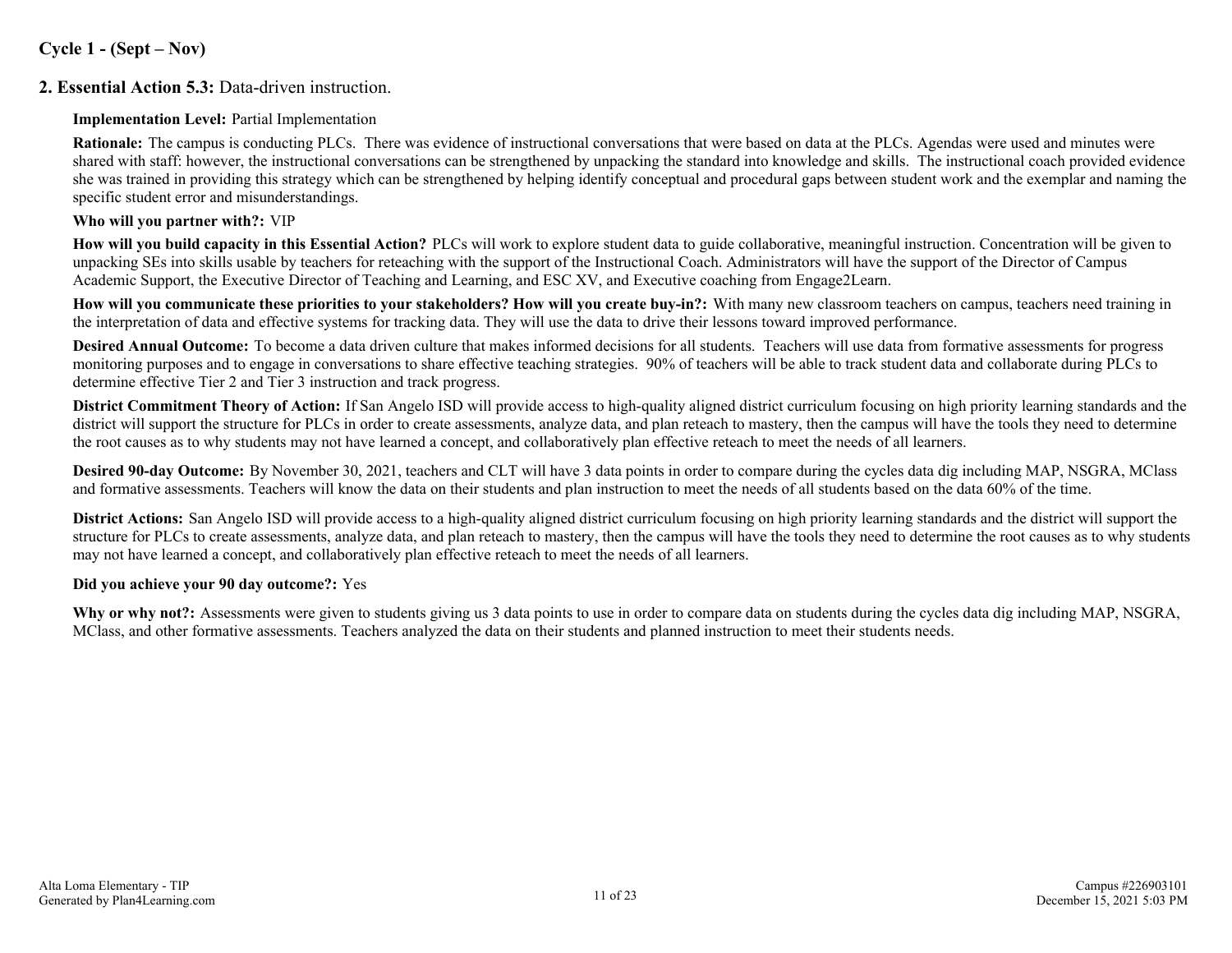| <b>Step 1 Details</b>                                                                                                                                                                                                                                                                                                                                                                                                                                                                                                                                                                                                                                                                       | <b>Formative Reviews</b>                                                                                                                                          |  |  |  |  |  |
|---------------------------------------------------------------------------------------------------------------------------------------------------------------------------------------------------------------------------------------------------------------------------------------------------------------------------------------------------------------------------------------------------------------------------------------------------------------------------------------------------------------------------------------------------------------------------------------------------------------------------------------------------------------------------------------------|-------------------------------------------------------------------------------------------------------------------------------------------------------------------|--|--|--|--|--|
| Action Step 1: During PLC's teachers will bring their data and CLT will have in-depth conversations about<br>data, effective instructional strategies, and possible adjustments to instruction to meet the needs of all<br>learners. Calendar invites will be sent to teachers before the meeting to remind them to complete and bring<br>their data.<br>Evidence Used to Determine Progress: PLC Agenda & data trackers<br>Person(s) Responsible: Principal, AP, Instructional Coach<br>Resources Needed: PLC Agenda & data trackers<br><b>Addresses an Identified Challenge: Yes</b><br>Start Date: September 13, 2021 - Frequency: Weekly - Evidence Collection Date: October 8,<br>2021 | <b>Progress toward Action Steps: Significant Progress</b><br>Necessary Adjustments/Next Steps: We will continue using the<br>system put in place for this action. |  |  |  |  |  |
| <b>Step 2 Details</b>                                                                                                                                                                                                                                                                                                                                                                                                                                                                                                                                                                                                                                                                       | <b>Formative Reviews</b>                                                                                                                                          |  |  |  |  |  |
| Action Step 2: Students will track their own data based on measurable goals.<br><b>Evidence Used to Determine Progress: student data trackers</b><br>Person(s) Responsible: Principal, AP, Instructional Coach<br>Resources Needed: student data trackers<br>Addresses an Identified Challenge: No<br>Start Date: September 13, 2021 - Frequency: Quarterly - Evidence Collection Date: October<br>8, 2021                                                                                                                                                                                                                                                                                  | <b>Progress toward Action Steps: Significant Progress</b><br>Necessary Adjustments/Next Steps: We will continue using the<br>system put in place for this action. |  |  |  |  |  |
| <b>Step 3 Details</b>                                                                                                                                                                                                                                                                                                                                                                                                                                                                                                                                                                                                                                                                       | <b>Formative Reviews</b>                                                                                                                                          |  |  |  |  |  |
| Action Step 3: Teachers will evaluate and adjust instruction to ensure alignment with student data results.<br>Evidence Used to Determine Progress: formative and summative assessments, data trackers<br>Person(s) Responsible: CLT, Teachers<br>Resources Needed: data trackers, lesson plans<br><b>Addresses an Identified Challenge: None</b><br>Start Date: September 13, 2021 - Frequency: Ongoing - Evidence Collection Date: October<br>8,2021                                                                                                                                                                                                                                      | <b>Progress toward Action Steps: Significant Progress</b><br>Necessary Adjustments/Next Steps: We will continue using the<br>system put in place for this action. |  |  |  |  |  |

**What challenges do you think you'll encounter in achieving desired campus or student outcomes for this cycle?:** Ensuring all teachers come to meetings with their data and have analyzed the data so they know learning needs of their students.

**What specific action steps address these challenges?:** Action Step 1- Calendar invites will be sent to teachers before the meeting to remind them to complete and bring their data.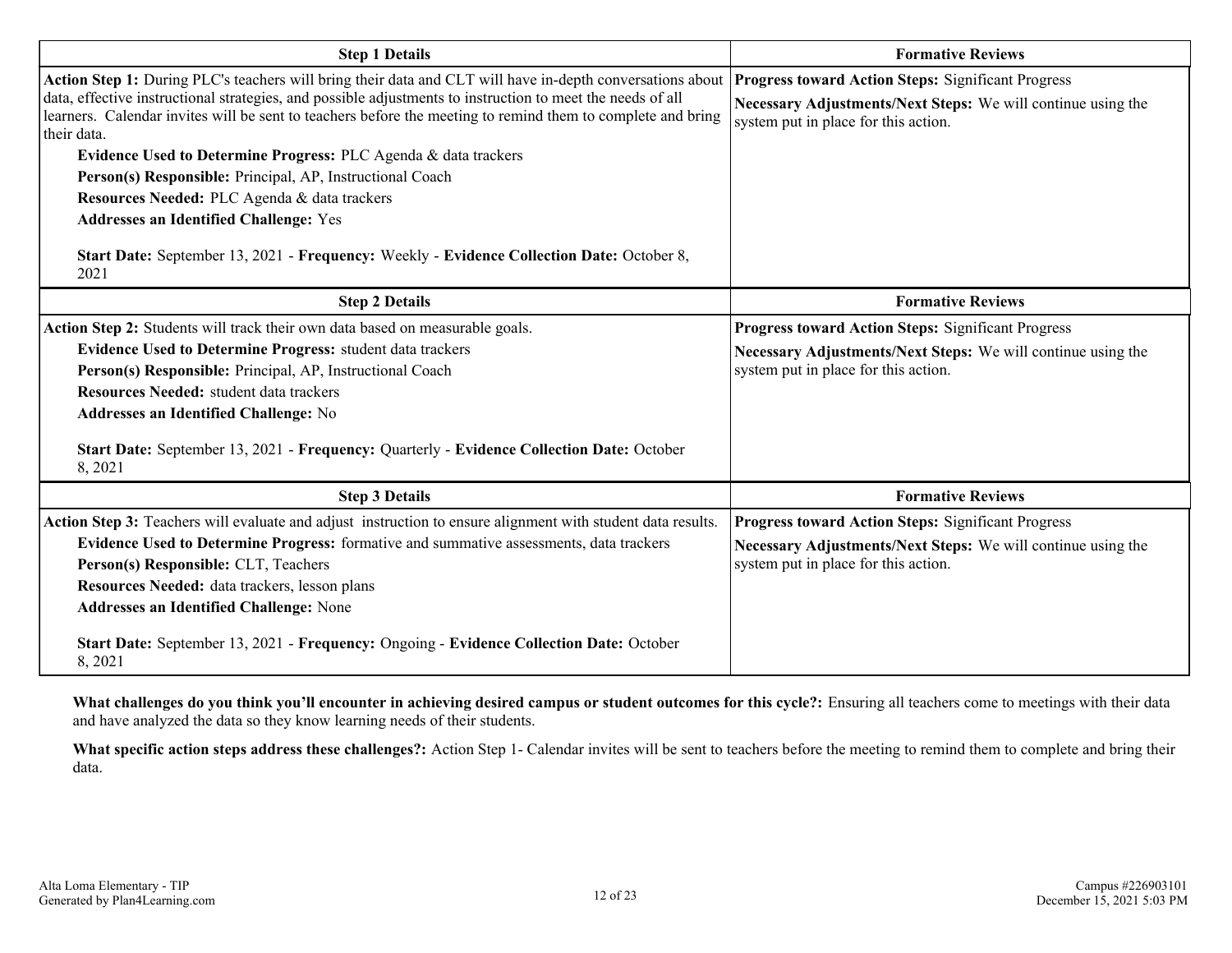#### **Cycle 2 - (Dec – Feb)**

#### **Did you achieve your student performance data goals? Why or why not?:** None

**1. Essential Action 1.1:** Develop campus instructional leaders with clear roles and responsibilities.

#### **Implementation Level:** Partial Implementation

**Rationale:** Alta Loma has general job descriptions that provide guidance on the basic roles and responsibilities. The goals and expectations for performance should be included and aligned to campus vision and mission. Providing instructional feedback and the opportunity to address teacher directed staff development are areas that can benefit the campus.

#### **Who will you partner with?:** VIP

**How will you build capacity in this Essential Action?** The campus leadership team will develop goals and expectations aligned to the revised campus vision and mission they will also develop. Weekly schedules will show the scheduled time for observations/feedback of classroom instruction. Administrators will have the support of the Director of Campus Academic Support, the Executive Director of Teaching and Learning, ESC XV, and Executive coaching from Engage2Learn.

**How will you communicate these priorities to your stakeholders? How will you create buy-in?:** The CLT committee will be involved in the process of defining clear roles and responsibilities of those in leadership roles. We will share these roles and responsibilities with staff to gather feedback. Rationale will be shared at Campus Improvement Team meetings as well as posted publicly through our website so anyone can see the structures and processes that we have put in place. Because of COVID, these meetings will need to be virtual.

**Desired Annual Outcome:** Members of the CLT observe classroom instruction, debrief observations with teachers, review lesson plans, and provide teachers with bite-sized, actionable feedback, 90% of the time on a weekly basis.The DCSI Supervisor, Engage 2 Learn Coach, and Director of Campus Academic Success will observe campus operations and classroom instruction, and provide feedback and coaching to the principal and members of the CLT.

**District Commitment Theory of Action:** If an Angelo ISD provides opportunities for ongoing support and coaching to principals and members of the CLT, then campus leadership will have the tools they need to support teachers on a consistent basis, thereby improving student outcomes.

**Desired 90-day Outcome:** By Feb 28, 2022, the CLT is observing teacher instruction, debriefing observations, reviewing lesson plans, and providing teachers bite-size, highleverage feedback weekly 75% of the time.

**District Actions:** Engage 2learn coaching and district administrator coaching

**Did you achieve your 90 day outcome?:** None

**Why or why not?:** None

| <b>Step 1 Details</b>                                                                                                                                                                             | <b>Formative Reviews</b>                 |  |  |  |  |
|---------------------------------------------------------------------------------------------------------------------------------------------------------------------------------------------------|------------------------------------------|--|--|--|--|
| <b>Action Step 1:</b> The principal and CLT will calibrate classroom observations to provide feedback to the<br>observation team. The form will be adjusted to be more focused on learning goals. | <b>Progress toward Action Steps:</b>     |  |  |  |  |
| <b>Evidence Used to Determine Progress: CLT calibration form</b>                                                                                                                                  | <b>Necessary Adjustments/Next Steps:</b> |  |  |  |  |
| Person(s) Responsible: CLT, Principal                                                                                                                                                             |                                          |  |  |  |  |
| Resources Needed: Observation Notes, Calibration Form                                                                                                                                             |                                          |  |  |  |  |
| <b>Addresses an Identified Challenge: Yes</b>                                                                                                                                                     |                                          |  |  |  |  |
| Start Date: December 1, 2021 - Frequency: Weekly - Evidence Collection Date: February 25,<br>2022                                                                                                 |                                          |  |  |  |  |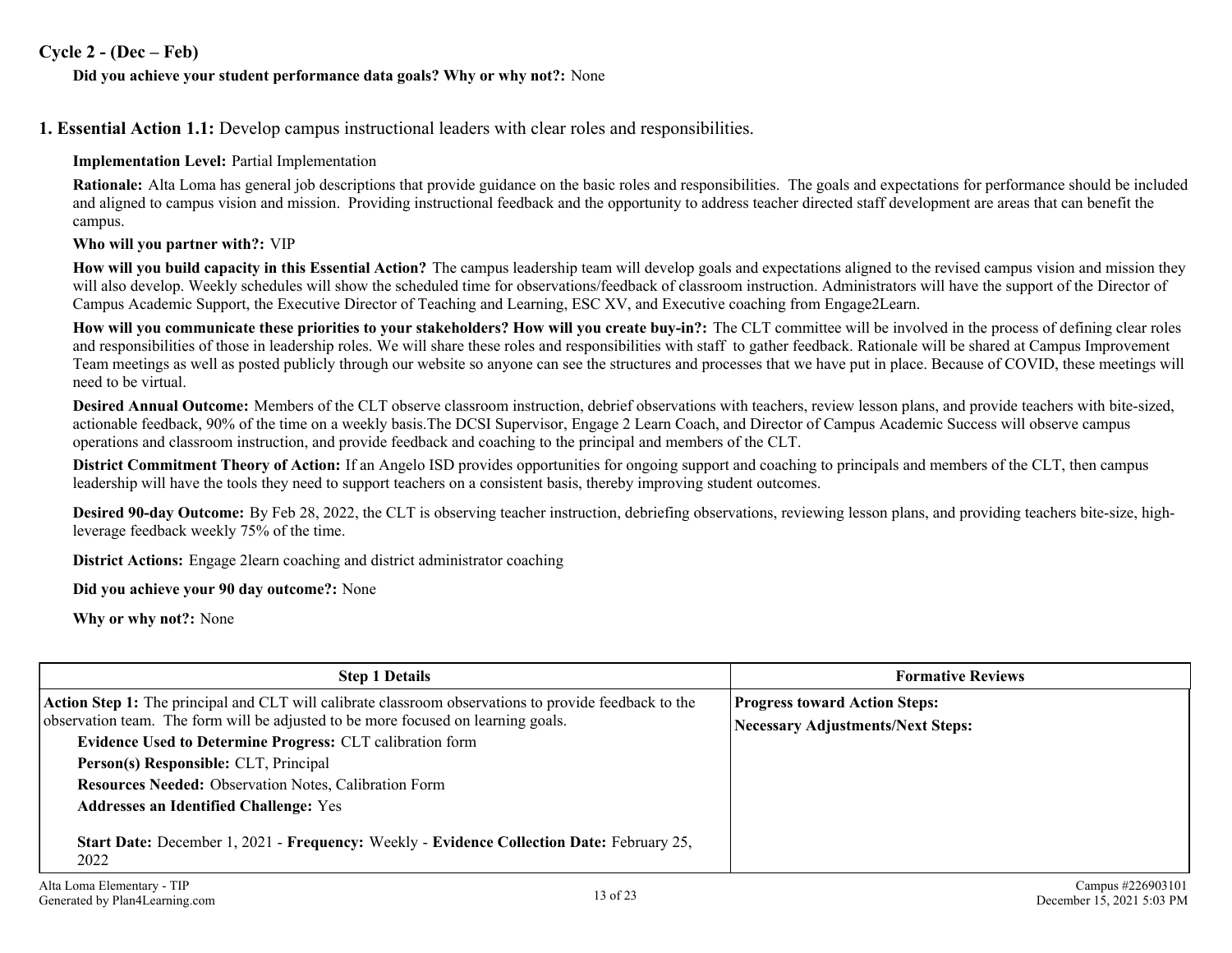| <b>Step 2 Details</b>                                                                                                                                                                                                                                                                                                                                                                                                                                                                                                                                                                                                                                                                                                                          | <b>Formative Reviews</b>                                                         |
|------------------------------------------------------------------------------------------------------------------------------------------------------------------------------------------------------------------------------------------------------------------------------------------------------------------------------------------------------------------------------------------------------------------------------------------------------------------------------------------------------------------------------------------------------------------------------------------------------------------------------------------------------------------------------------------------------------------------------------------------|----------------------------------------------------------------------------------|
| Action Step 2: The principal and CLT will calendar time to review and provide feedback to teachers on<br>specific focused areas within their lesson plans. Leadership will track the weekly calendar and adjust<br>weekly by including make-up time in the schedule to ensure all staff has observation/feedback of classroom<br>instruction.<br><b>Evidence Used to Determine Progress: lesson plans with feedback</b><br>Person(s) Responsible: Principal & CLT<br><b>Resources Needed:</b> Lesson Plan Feedback forms created by CLT; Current lesson plan<br>submission process is set<br><b>Addresses an Identified Challenge: No</b><br>Start Date: December 1, 2021 - Frequency: Weekly - Evidence Collection Date: February 25,<br>2022 | <b>Progress toward Action Steps:</b><br><b>Necessary Adjustments/Next Steps:</b> |
| <b>Step 3 Details</b>                                                                                                                                                                                                                                                                                                                                                                                                                                                                                                                                                                                                                                                                                                                          | <b>Formative Reviews</b>                                                         |
| Action Step 3: The CLT will participate in leadership coaching from a Vetted Improvement Provider.<br><b>Evidence Used to Determine Progress: Campus Coaching Agenda</b><br>Person(s) Responsible: Principal, Engage2Learn Coach, Campus Academic Success Coach<br>Resources Needed: Coaching Agenda, ESuite<br><b>Addresses an Identified Challenge: None</b><br>Start Date: December 1, 2021 - Frequency: Ongoing - Evidence Collection Date: February<br>25, 2022                                                                                                                                                                                                                                                                           | <b>Progress toward Action Steps:</b><br><b>Necessary Adjustments/Next Steps:</b> |
| <b>Funding Sources:</b> Coaching for CLT members - 6200-Professional and contracted services                                                                                                                                                                                                                                                                                                                                                                                                                                                                                                                                                                                                                                                   |                                                                                  |

**What challenges do you think you'll encounter in achieving desired campus or student outcomes for this cycle?:** A barrier is not always getting into a classroom when it is scheduled on the calendar.

**What specific action steps address these challenges?:** Action Step 2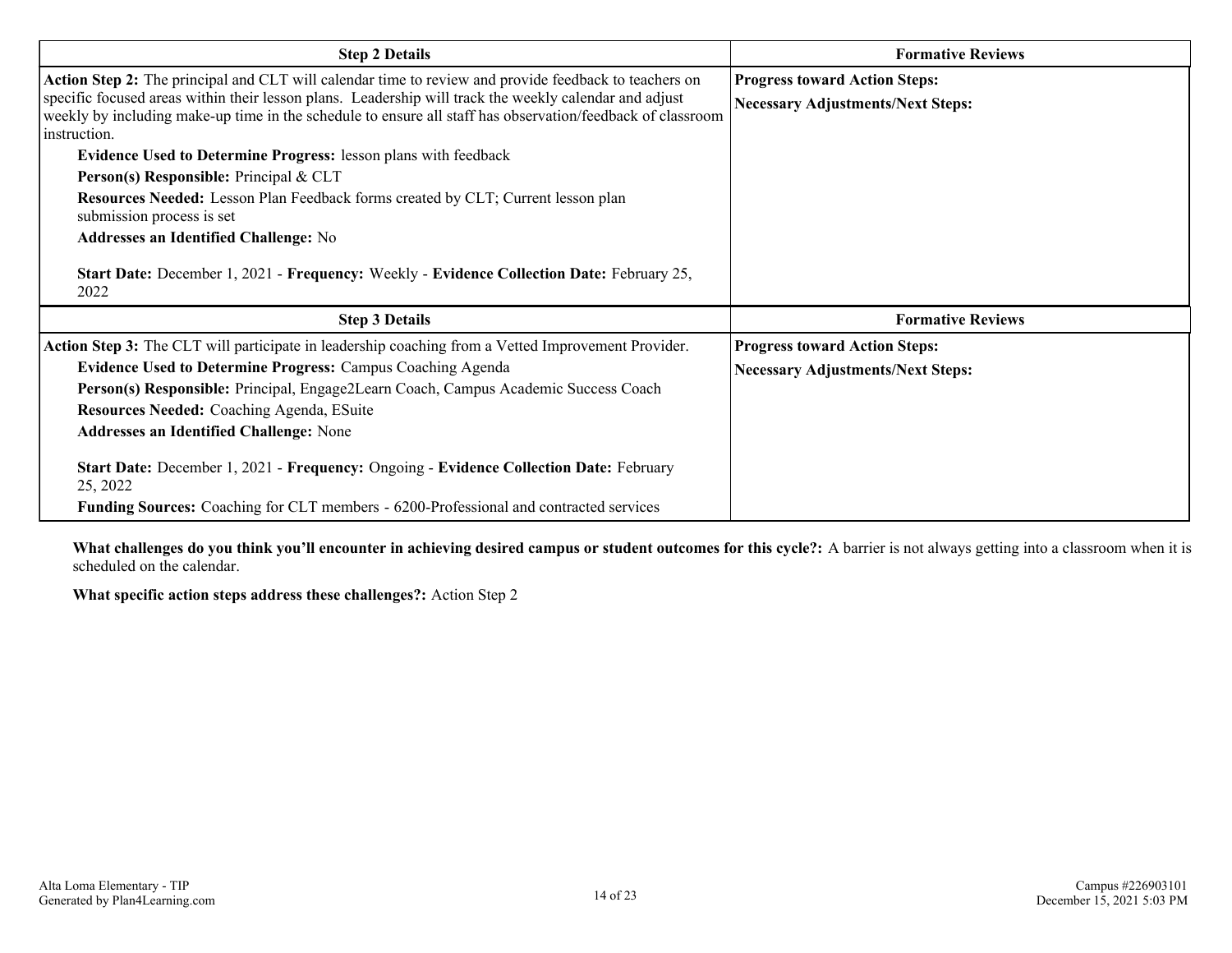#### **Cycle 2 - (Dec – Feb)**

#### **2. Essential Action 5.3:** Data-driven instruction.

**Implementation Level:** Partial Implementation

**Rationale:** The campus is conducting PLCs. There was evidence of instructional conversations that were based on data at the PLCs. Agendas were used and minutes were shared with staff: however, the instructional conversations can be strengthened by unpacking the standard into knowledge and skills. The instructional coach provided evidence she was trained in providing this strategy which can be strengthened by helping identify conceptual and procedural gaps between student work and the exemplar and naming the specific student error and misunderstandings.

#### **Who will you partner with?:** VIP

**How will you build capacity in this Essential Action?** PLCs will work to explore student data to guide collaborative, meaningful instruction. Concentration will be given to unpacking SEs into skills usable by teachers for reteaching with the support of the Instructional Coach. Administrators will have the support of the Director of Campus Academic Support, the Executive Director of Teaching and Learning, and ESC XV, and Executive coaching from Engage2Learn.

**How will you communicate these priorities to your stakeholders? How will you create buy-in?:** With many new classroom teachers on campus, teachers need training in the interpretation of data and effective systems for tracking data. They will use the data to drive their lessons toward improved performance.

**Desired Annual Outcome:** To become a data driven culture that makes informed decisions for all students. Teachers will use data from formative assessments for progress monitoring purposes and to engage in conversations to share effective teaching strategies. 90% of teachers will be able to track student data and collaborate during PLCs to determine effective Tier 2 and Tier 3 instruction and track progress.

**District Commitment Theory of Action:** If San Angelo ISD will provide access to high-quality aligned district curriculum focusing on high priority learning standards and the district will support the structure for PLCs in order to create assessments, analyze data, and plan reteach to mastery, then the campus will have the tools they need to determine the root causes as to why students may not have learned a concept, and collaboratively plan effective reteach to meet the needs of all learners.

**Desired 90-day Outcome:** CLT will continue to support Quarterly Planning and work with teachers to ensure they are using the disaggregated data from assessments to support instruction 75% of the time.

**District Actions:** The district will provide support for the structure of PLCs and any resources needed.

**Did you achieve your 90 day outcome?:** None

**Why or why not?:** None

| <b>Step 1 Details</b>                                                                                                                                                                                                                                                                                                                                                                      | <b>Formative Reviews</b>                 |  |  |  |  |
|--------------------------------------------------------------------------------------------------------------------------------------------------------------------------------------------------------------------------------------------------------------------------------------------------------------------------------------------------------------------------------------------|------------------------------------------|--|--|--|--|
| Action Step 1: During PLC's teachers will bring their data and CLT will have in-depth conversations about <b>Progress toward Action Steps:</b><br>data, effective instructional strategies, and possible adjustments to instruction to meet the needs of all<br>learners. Calendar invites will be sent to teachers before the meeting to remind them to complete and bring<br>their data. | <b>Necessary Adjustments/Next Steps:</b> |  |  |  |  |
| Evidence Used to Determine Progress: PLC Agenda & data trackers<br>Person(s) Responsible: Principal, AP, Instructional Coach<br>Resources Needed: PLC Agenda & data trackers<br><b>Addresses an Identified Challenge: Yes</b>                                                                                                                                                              |                                          |  |  |  |  |
| Start Date: December 1, 2021 - Frequency: Weekly - Evidence Collection Date: February 25,<br>2022                                                                                                                                                                                                                                                                                          |                                          |  |  |  |  |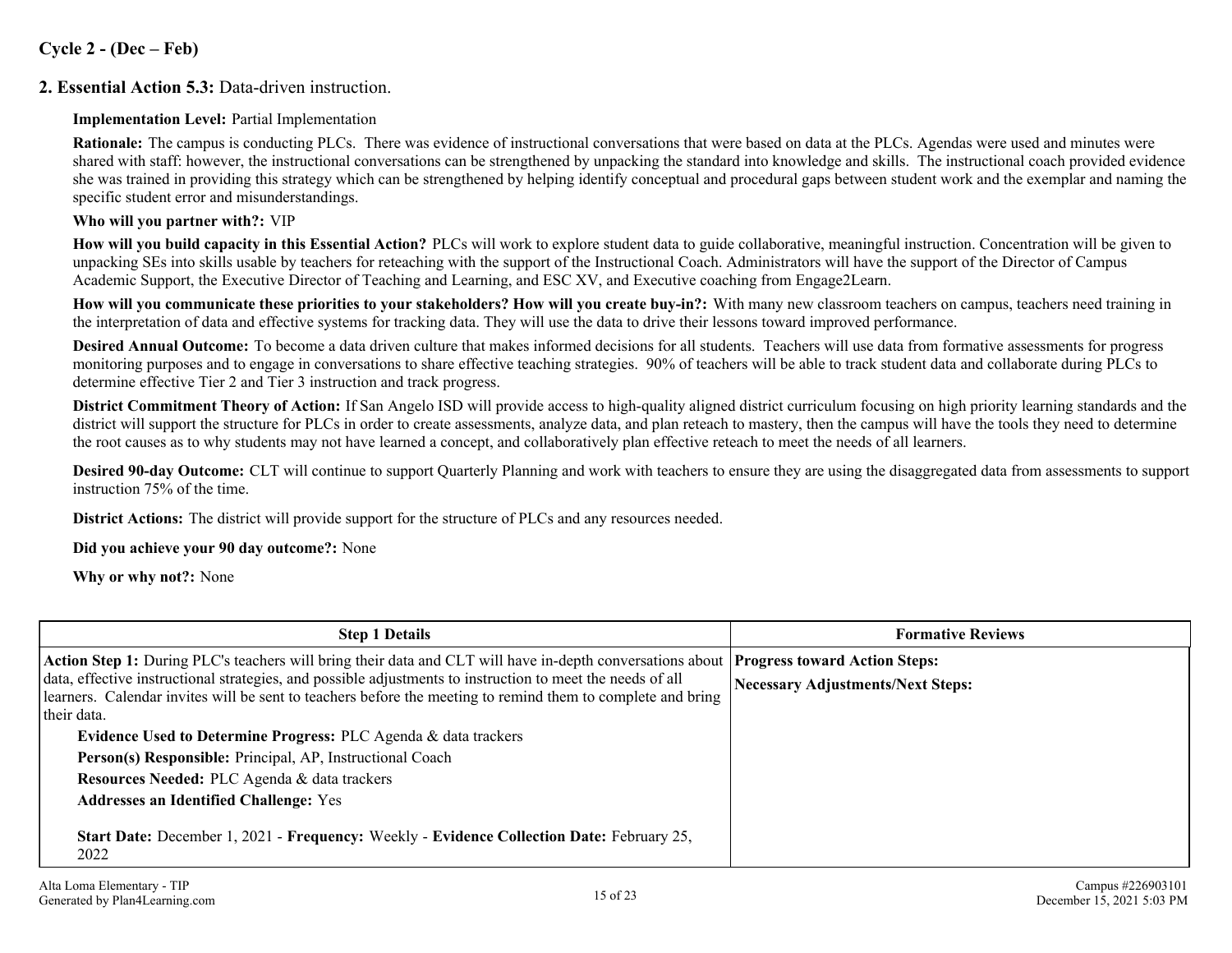| <b>Step 2 Details</b>                                                                                      | <b>Formative Reviews</b>                 |  |  |  |  |
|------------------------------------------------------------------------------------------------------------|------------------------------------------|--|--|--|--|
| Action Step 2: Students will track their own data based on measurable goals.                               | <b>Progress toward Action Steps:</b>     |  |  |  |  |
| <b>Evidence Used to Determine Progress:</b> student data trackers                                          | <b>Necessary Adjustments/Next Steps:</b> |  |  |  |  |
| Person(s) Responsible: Principal, AP, Instructional Coach                                                  |                                          |  |  |  |  |
| <b>Resources Needed:</b> student data trackers                                                             |                                          |  |  |  |  |
| <b>Addresses an Identified Challenge:</b> No                                                               |                                          |  |  |  |  |
| Start Date: December 1, 2021 - Frequency: Quarterly - Evidence Collection Date: February<br>25, 2022       |                                          |  |  |  |  |
|                                                                                                            | <b>Formative Reviews</b>                 |  |  |  |  |
| <b>Step 3 Details</b>                                                                                      |                                          |  |  |  |  |
| Action Step 3: Teachers will evaluate and adjust instruction to ensure alignment with student data results | <b>Progress toward Action Steps:</b>     |  |  |  |  |
| and re-teaching to student mastery.                                                                        |                                          |  |  |  |  |
| Evidence Used to Determine Progress: formative and summative assessments, data trackers                    | <b>Necessary Adjustments/Next Steps:</b> |  |  |  |  |
| Person(s) Responsible: CLT, Teachers                                                                       |                                          |  |  |  |  |
| Resources Needed: data trackers, lesson plans                                                              |                                          |  |  |  |  |
| <b>Addresses an Identified Challenge: Yes</b>                                                              |                                          |  |  |  |  |

**What challenges do you think you'll encounter in achieving desired campus or student outcomes for this cycle?:** TEKS not being taught to student mastery

**What specific action steps address these challenges?:** Action Step 3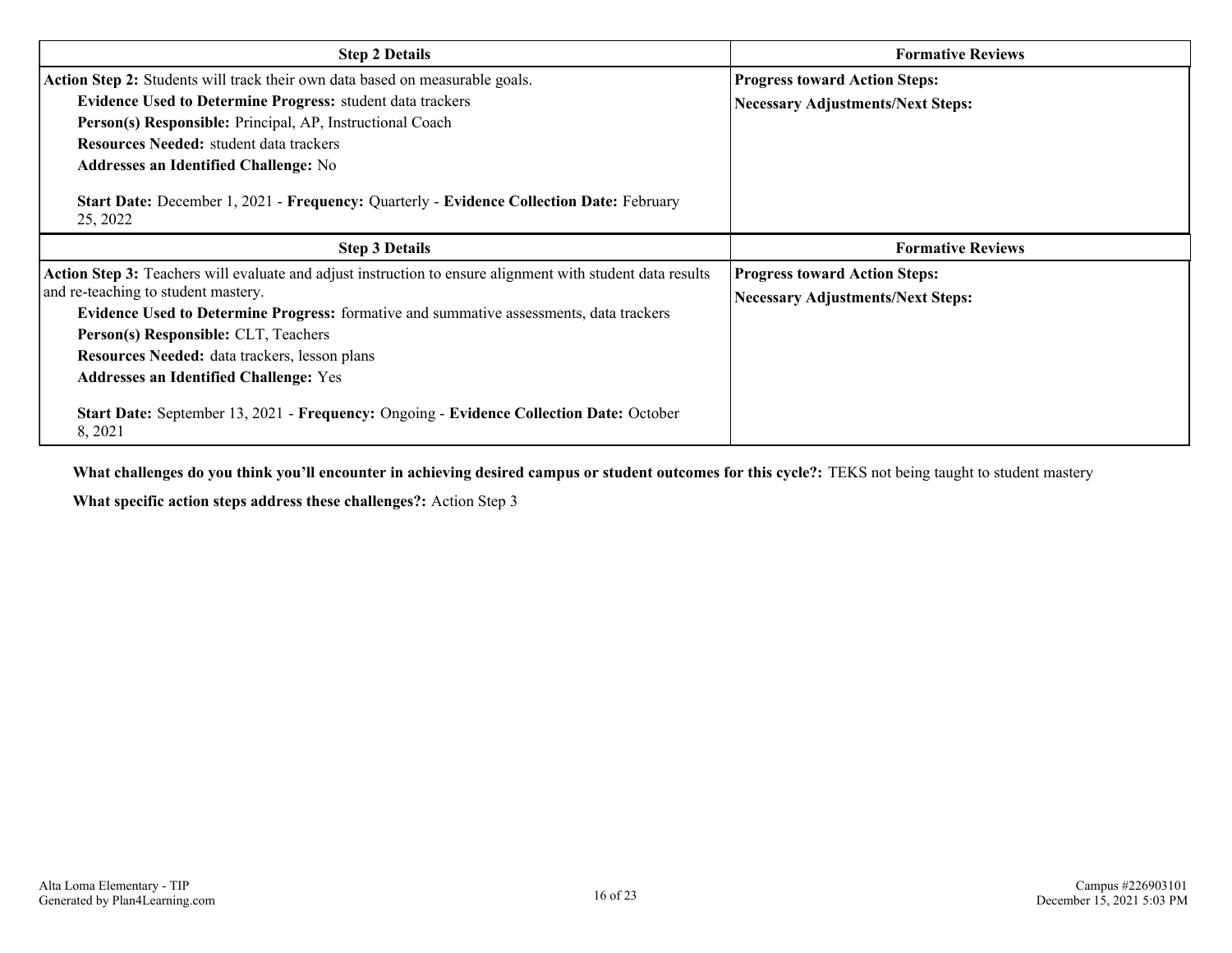#### **Cycle 3 - (Mar – May)**

#### **Did you achieve your student performance data goals? Why or why not?:** None

**1. Essential Action 1.1:** Develop campus instructional leaders with clear roles and responsibilities.

#### **Implementation Level:** Partial Implementation

**Rationale:** Alta Loma has general job descriptions that provide guidance on the basic roles and responsibilities. The goals and expectations for performance should be included and aligned to campus vision and mission. Providing instructional feedback and the opportunity to address teacher directed staff development are areas that can benefit the campus.

#### **Who will you partner with?:** VIP

**How will you build capacity in this Essential Action?** The campus leadership team will develop goals and expectations aligned to the revised campus vision and mission they will also develop. Weekly schedules will show the scheduled time for observations/feedback of classroom instruction. Administrators will have the support of the Director of Campus Academic Support, the Executive Director of Teaching and Learning, ESC XV, and Executive coaching from Engage2Learn.

**How will you communicate these priorities to your stakeholders? How will you create buy-in?:** The CLT committee will be involved in the process of defining clear roles and responsibilities of those in leadership roles. We will share these roles and responsibilities with staff to gather feedback. Rationale will be shared at Campus Improvement Team meetings as well as posted publicly through our website so anyone can see the structures and processes that we have put in place. Because of COVID, these meetings will need to be virtual.

**Desired Annual Outcome:** Members of the CLT observe classroom instruction, debrief observations with teachers, review lesson plans, and provide teachers with bite-sized, actionable feedback, 90% of the time on a weekly basis.The DCSI Supervisor, Engage 2 Learn Coach, and Director of Campus Academic Success will observe campus operations and classroom instruction, and provide feedback and coaching to the principal and members of the CLT.

**District Commitment Theory of Action:** If an Angelo ISD provides opportunities for ongoing support and coaching to principals and members of the CLT, then campus leadership will have the tools they need to support teachers on a consistent basis, thereby improving student outcomes.

**Desired 90-day Outcome:** CLT will continue to support Quarterly Planning and work with teachers to ensure they are using the disaggregated data from assessments to support instruction 90% of the time.

**District Actions:** None

**Did you achieve your 90 day outcome?:** None

**Why or why not?:** None

**Did you achieve your annual outcome? Why or why not?:** None

**What challenges do you think you'll encounter in achieving desired campus or student outcomes for this cycle?:** None

**What specific action steps address these challenges?:** None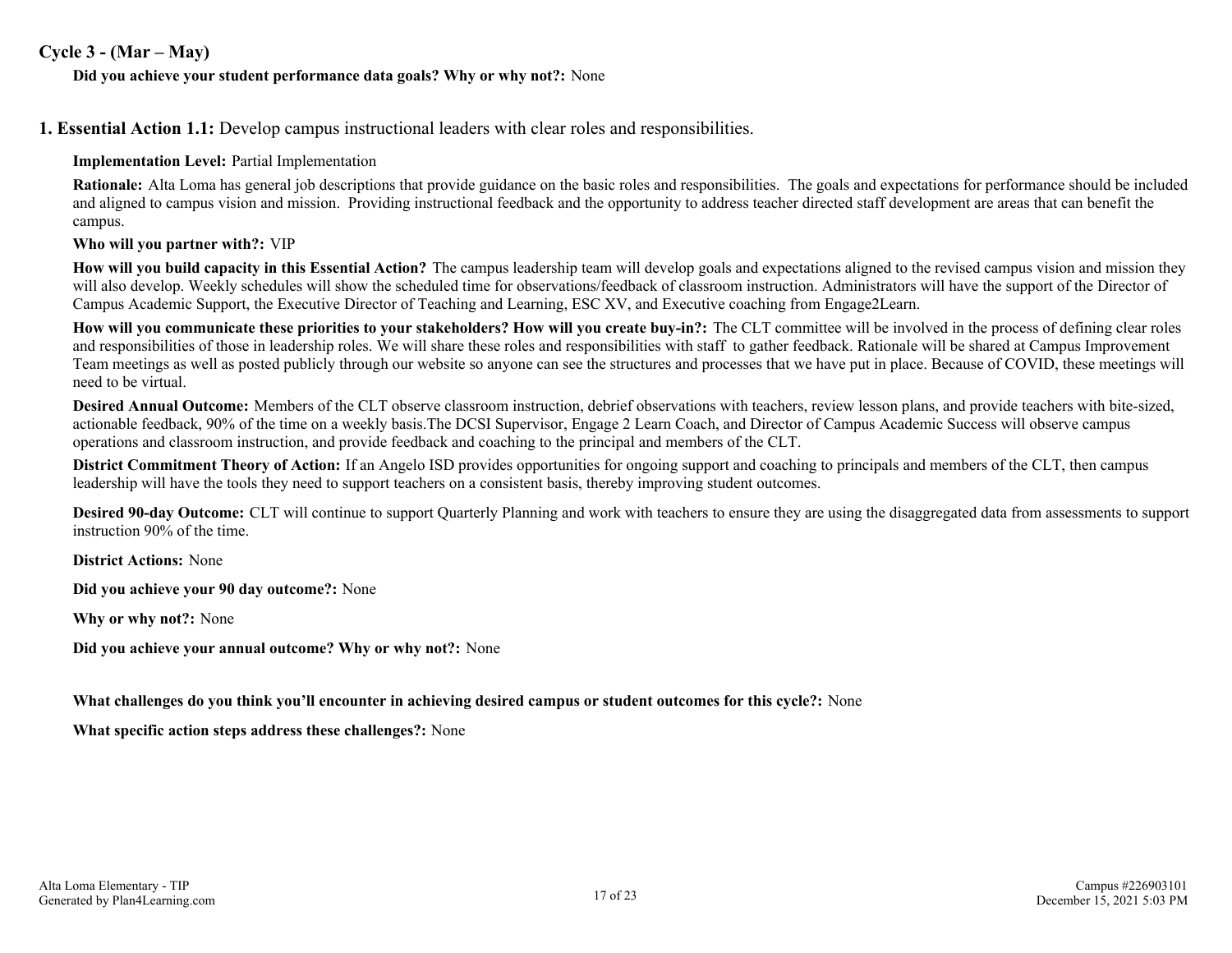#### **Cycle 3 - (Mar – May)**

#### **2. Essential Action 5.3:** Data-driven instruction.

**Implementation Level:** Partial Implementation

**Rationale:** The campus is conducting PLCs. There was evidence of instructional conversations that were based on data at the PLCs. Agendas were used and minutes were shared with staff: however, the instructional conversations can be strengthened by unpacking the standard into knowledge and skills. The instructional coach provided evidence she was trained in providing this strategy which can be strengthened by helping identify conceptual and procedural gaps between student work and the exemplar and naming the specific student error and misunderstandings.

#### **Who will you partner with?:** VIP

**How will you build capacity in this Essential Action?** PLCs will work to explore student data to guide collaborative, meaningful instruction. Concentration will be given to unpacking SEs into skills usable by teachers for reteaching with the support of the Instructional Coach. Administrators will have the support of the Director of Campus Academic Support, the Executive Director of Teaching and Learning, and ESC XV, and Executive coaching from Engage2Learn.

**How will you communicate these priorities to your stakeholders? How will you create buy-in?:** With many new classroom teachers on campus, teachers need training in the interpretation of data and effective systems for tracking data. They will use the data to drive their lessons toward improved performance.

**Desired Annual Outcome:** To become a data driven culture that makes informed decisions for all students. Teachers will use data from formative assessments for progress monitoring purposes and to engage in conversations to share effective teaching strategies. 90% of teachers will be able to track student data and collaborate during PLCs to determine effective Tier 2 and Tier 3 instruction and track progress.

**District Commitment Theory of Action:** If San Angelo ISD will provide access to high-quality aligned district curriculum focusing on high priority learning standards and the district will support the structure for PLCs in order to create assessments, analyze data, and plan reteach to mastery, then the campus will have the tools they need to determine the root causes as to why students may not have learned a concept, and collaboratively plan effective reteach to meet the needs of all learners.

**Desired 90-day Outcome:** CLT will continue to support Quarterly Planning and work with teachers to ensure they are using the disaggregated data from assessments to support instruction 90% of the time.

**District Actions:** None

**Did you achieve your 90 day outcome?:** None

**Why or why not?:** None

**Did you achieve your annual outcome? Why or why not?:** None

#### **What challenges do you think you'll encounter in achieving desired campus or student outcomes for this cycle?:** None

**What specific action steps address these challenges?:** None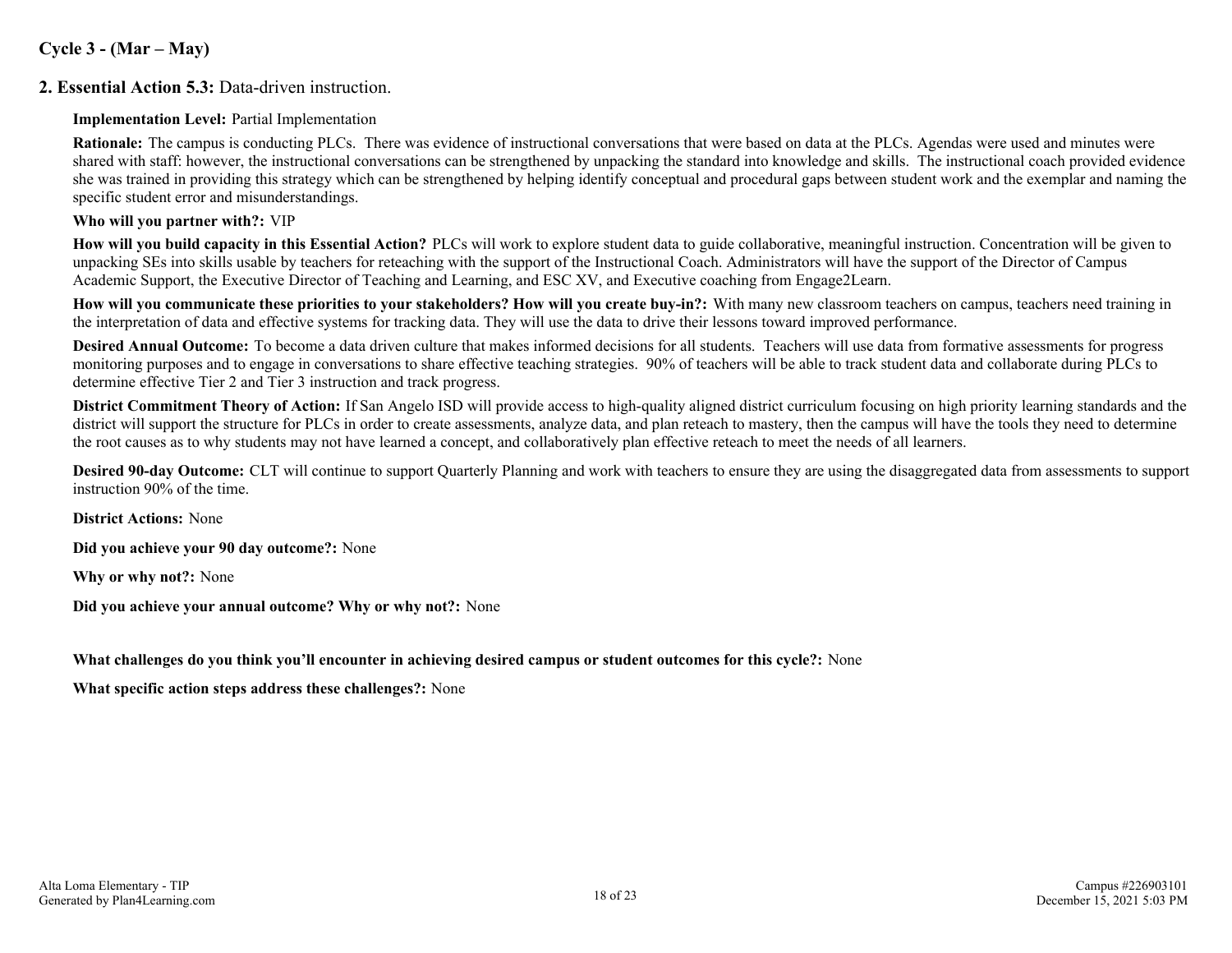**Cycle 4 - (Jun – Aug)**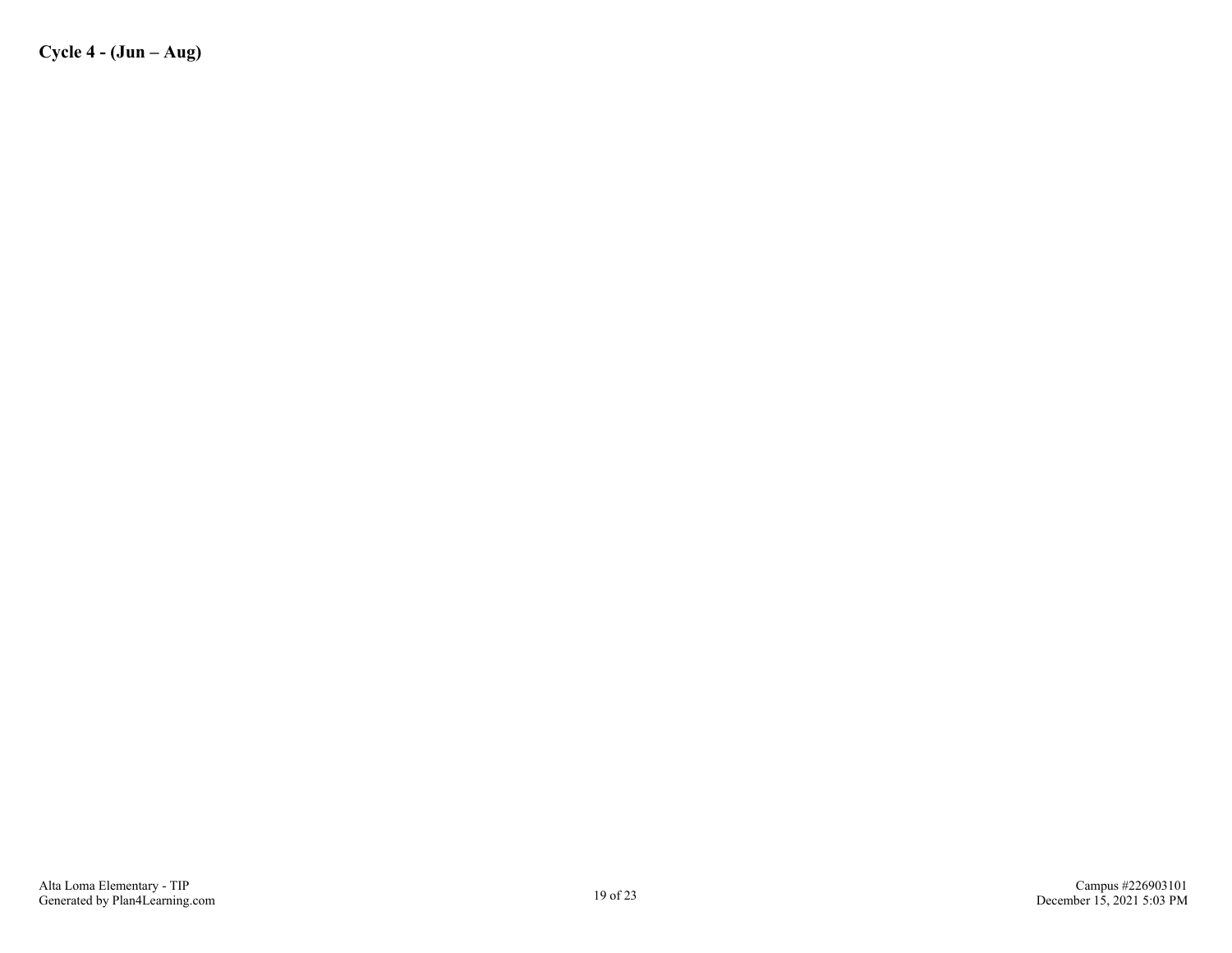# **Campus Grant Funding Summary**

| 6100-Payroll                                             |                                                                                          |                |                             |                                           |             |  |  |  |  |  |
|----------------------------------------------------------|------------------------------------------------------------------------------------------|----------------|-----------------------------|-------------------------------------------|-------------|--|--|--|--|--|
| Cycle                                                    | <b>Account Code</b><br><b>Essential Action</b><br><b>Step</b><br><b>Resources Needed</b> |                |                             |                                           |             |  |  |  |  |  |
|                                                          |                                                                                          |                |                             |                                           |             |  |  |  |  |  |
| Sub-Total                                                |                                                                                          |                |                             |                                           |             |  |  |  |  |  |
| <b>Budgeted Budget Object Code Amount</b><br>\$26,669.00 |                                                                                          |                |                             |                                           |             |  |  |  |  |  |
| \$26,669.00<br>+/- Difference                            |                                                                                          |                |                             |                                           |             |  |  |  |  |  |
| 6200-Professional and contracted services                |                                                                                          |                |                             |                                           |             |  |  |  |  |  |
| Cycle                                                    | <b>Essential Action</b>                                                                  | <b>Step</b>    | <b>Resources Needed</b>     | <b>Account Code</b>                       | Amount      |  |  |  |  |  |
| $\mathbf{1}$                                             | 1                                                                                        | $\mathfrak{Z}$ | Coaching for CLT members    |                                           | \$21,031.00 |  |  |  |  |  |
| $\overline{2}$                                           | 1                                                                                        | $\overline{3}$ | Coaching for CLT members    |                                           | \$0.00      |  |  |  |  |  |
|                                                          |                                                                                          |                |                             | Sub-Total                                 | \$21,031.00 |  |  |  |  |  |
|                                                          |                                                                                          |                |                             | <b>Budgeted Budget Object Code Amount</b> | \$47,540.00 |  |  |  |  |  |
|                                                          |                                                                                          |                |                             | +/- Difference                            | \$26,509.00 |  |  |  |  |  |
|                                                          |                                                                                          |                | 6300-Supplies and materials |                                           |             |  |  |  |  |  |
| Cycle                                                    | <b>Resources Needed</b><br><b>Account Code</b><br><b>Essential Action</b><br><b>Step</b> |                |                             |                                           |             |  |  |  |  |  |
|                                                          |                                                                                          |                |                             |                                           | \$0.00      |  |  |  |  |  |
|                                                          |                                                                                          |                |                             | <b>Sub-Total</b>                          | \$0.00      |  |  |  |  |  |
|                                                          |                                                                                          |                |                             | <b>Budgeted Budget Object Code Amount</b> | \$24,121.00 |  |  |  |  |  |
|                                                          |                                                                                          |                |                             | +/- Difference                            | \$24,121.00 |  |  |  |  |  |
|                                                          |                                                                                          |                | 6400-Other operating costs  |                                           |             |  |  |  |  |  |
| Cycle                                                    | <b>Essential Action</b>                                                                  | <b>Step</b>    | <b>Resources Needed</b>     | <b>Account Code</b>                       | Amount      |  |  |  |  |  |
|                                                          |                                                                                          |                |                             |                                           | \$0.00      |  |  |  |  |  |
|                                                          |                                                                                          |                |                             | Sub-Total                                 | \$0.00      |  |  |  |  |  |
|                                                          |                                                                                          |                |                             | <b>Budgeted Budget Object Code Amount</b> | \$849.00    |  |  |  |  |  |
|                                                          |                                                                                          |                |                             | +/- Difference                            | \$849.00    |  |  |  |  |  |
|                                                          |                                                                                          |                | <b>6600-Capital Outlay</b>  |                                           |             |  |  |  |  |  |
| Cycle                                                    | <b>Essential Action</b>                                                                  | <b>Step</b>    | <b>Resources Needed</b>     | <b>Account Code</b>                       | Amount      |  |  |  |  |  |
|                                                          |                                                                                          |                |                             |                                           | \$0.00      |  |  |  |  |  |
| Sub-Total                                                |                                                                                          |                |                             |                                           |             |  |  |  |  |  |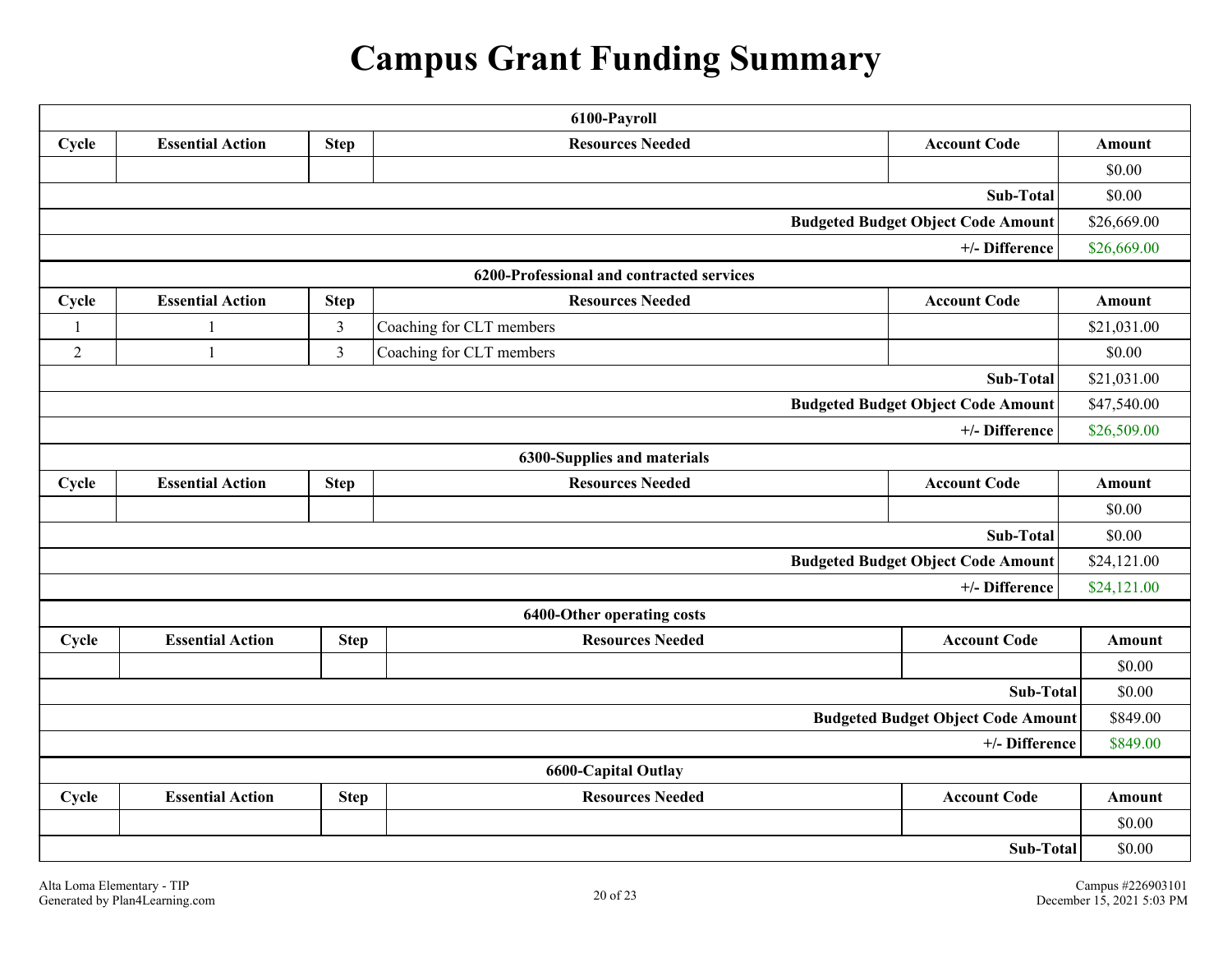| <b>6600-Capital Outlay</b>                |                                                                                          |  |                       |                    |             |  |  |  |
|-------------------------------------------|------------------------------------------------------------------------------------------|--|-----------------------|--------------------|-------------|--|--|--|
| Cycle                                     | <b>Step</b><br><b>Resources Needed</b><br><b>Essential Action</b><br><b>Account Code</b> |  |                       |                    |             |  |  |  |
| <b>Budgeted Budget Object Code Amount</b> |                                                                                          |  |                       |                    |             |  |  |  |
|                                           |                                                                                          |  |                       | +/- Difference     | \$0.00      |  |  |  |
|                                           |                                                                                          |  | <b>Indirect Costs</b> |                    |             |  |  |  |
| Cycle                                     | <b>Step</b><br><b>Essential Action</b><br><b>Resources Needed</b><br><b>Account Code</b> |  |                       |                    |             |  |  |  |
|                                           |                                                                                          |  |                       |                    | \$0.00      |  |  |  |
| Sub-Total                                 |                                                                                          |  |                       |                    |             |  |  |  |
| <b>Budgeted Budget Object Code Amount</b> |                                                                                          |  |                       |                    |             |  |  |  |
| +/- Difference                            |                                                                                          |  |                       |                    |             |  |  |  |
|                                           |                                                                                          |  |                       | <b>Grand Total</b> | \$21,031.00 |  |  |  |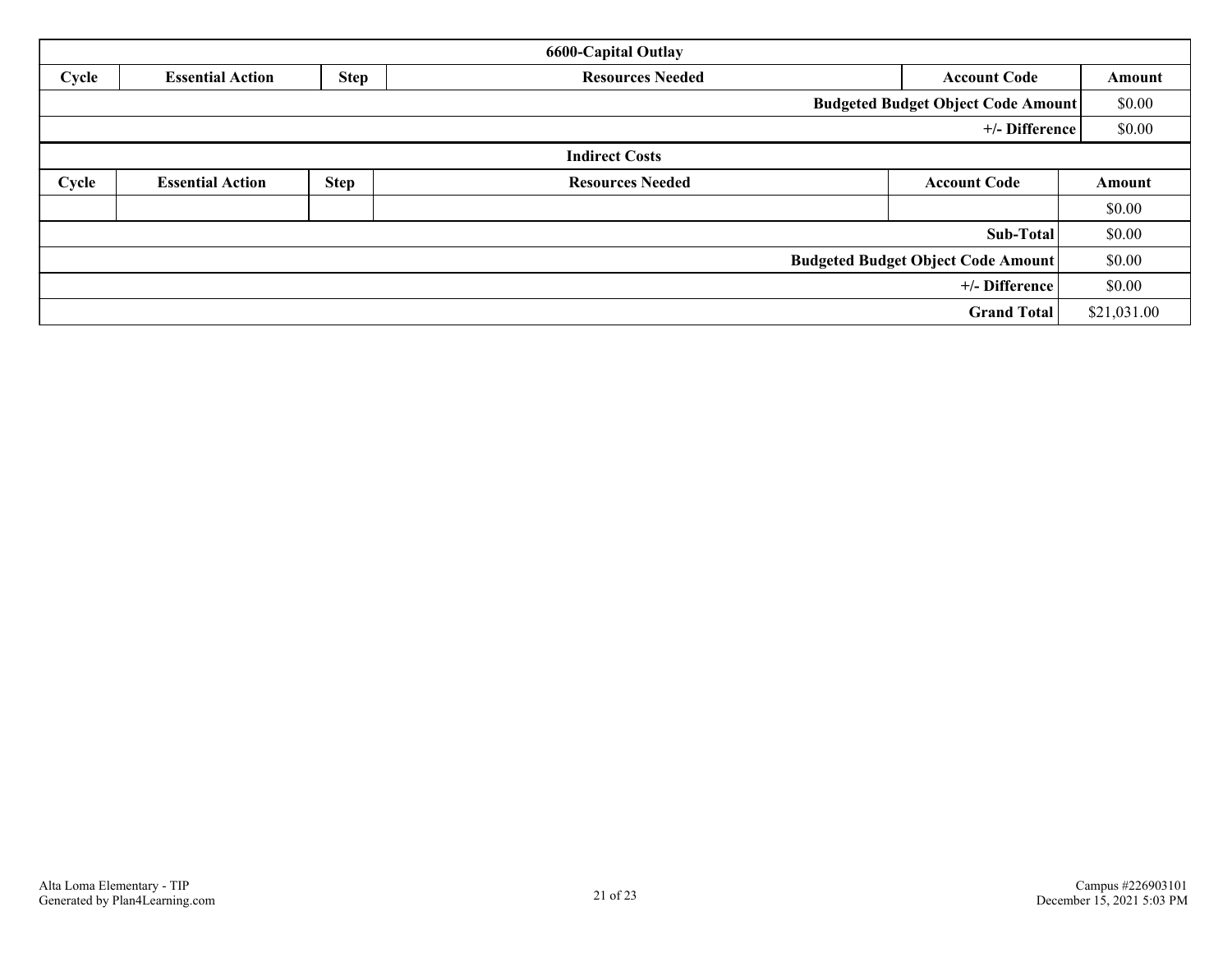| <b>Student Data</b> |                                          |                |                         |                |             |                                       |                        |                        |                             |                    |                   |                          |                           |                   |                          |                          |                          |
|---------------------|------------------------------------------|----------------|-------------------------|----------------|-------------|---------------------------------------|------------------------|------------------------|-----------------------------|--------------------|-------------------|--------------------------|---------------------------|-------------------|--------------------------|--------------------------|--------------------------|
|                     |                                          | Grade          | <b>Student</b><br>Group | <b>Subject</b> | Performance | <b>Summative</b><br><b>Assessment</b> | % of Assessments       |                        |                             |                    |                   |                          |                           |                   |                          |                          |                          |
| Core                | <b>Sub Metrics</b>                       |                |                         |                |             |                                       | 2019<br><b>Results</b> | 2021<br><b>Results</b> | 2021 Participation<br>Rates | Cycle 1            |                   |                          | Cycle 2                   |                   |                          | 2022 Accountability Goal |                          |
| <b>Metrics</b>      |                                          |                |                         | <b>Tested</b>  | Level       |                                       |                        |                        |                             | Assessment<br>Type | Formative<br>Goal | Actual<br><b>Results</b> | Assessment<br><b>Type</b> | Formative<br>Goal | Actual<br><b>Results</b> | <b>Summative</b><br>Goal | Actual<br><b>Results</b> |
|                     |                                          | A1             | All                     | Reading        | Approaches  | <b>STAAR</b>                          | 69                     | 53                     | 97                          | <b>MAP</b>         | 27                | 48                       | <b>MAP</b>                | 40                |                          | 55                       |                          |
|                     |                                          | A <sub>1</sub> | All                     | Reading        | Meets       | <b>STAAR</b>                          | 26                     | 27                     | 97                          | <b>MAP</b>         | 15                | 21                       | <b>MAP</b>                | 20                |                          | 32                       |                          |
|                     |                                          | A <sub>1</sub> | All                     | Reading        | Masters     | <b>STAAR</b>                          | 13                     | 16                     | 97                          | <b>MAP</b>         | $\sqrt{2}$        | 6                        | <b>MAP</b>                | 10                |                          | 18                       |                          |
|                     |                                          | Al             | All                     | Mathematics    | Approaches  | <b>STAAR</b>                          | 74                     | 55                     | 99                          | <b>MAP</b>         | 32                | 50                       | <b>MAP</b>                | 45                |                          | 60                       |                          |
|                     |                                          | Al             | All                     | Mathematics    | Meets       | <b>STAAR</b>                          | 40                     | 28                     | 99                          | <b>MAP</b>         | 14                | 18                       | <b>MAP</b>                | 20                |                          | 32                       |                          |
| 1. Domain           | # of Students at Approaches, Meets, and  |                | All                     | Mathematics    | Masters     | <b>STAAR</b>                          | 18                     | 11                     | 99                          | <b>MAP</b>         |                   |                          | <b>MAP</b>                | 10                |                          | 14                       |                          |
|                     | Masters                                  | A <sub>1</sub> | All                     | Science        | Approaches  | <b>STAAR</b>                          | 54                     | 72                     | 100                         | <b>MAP</b>         | 40                | 53                       | MAP                       | 50                |                          | 70                       |                          |
|                     |                                          | Al             | All                     | Science        | Meets       | <b>STAAR</b>                          | 34                     | 36                     | 100                         | <b>MAP</b>         | 13                | 13                       | MAP                       | 20                |                          | 38                       |                          |
|                     |                                          | A <sub>1</sub> | All                     | Science        | Masters     | <b>STAAR</b>                          | 16                     |                        | 100                         | <b>MAP</b>         |                   | $\Omega$                 | MAP                       | 10                |                          | 10                       |                          |
|                     |                                          | A1             | All                     | Writing        | Approaches  | <b>STAAR</b>                          | 56                     | 31                     | 97                          | <b>MAP</b>         | 27                | 48                       | MAP                       | 40                |                          |                          |                          |
|                     |                                          |                | All                     | Writing        | Meets       | <b>STAAR</b>                          | 32                     | 10                     | 97                          | <b>MAP</b>         | 15                | 21                       | <b>MAP</b>                | 20                |                          |                          |                          |
|                     |                                          | All            | All                     | Writing        | Masters     | <b>STAAR</b>                          | $\mathbf{0}$           | $\Omega$               | 97                          | MAP                | 6                 | 6                        | MAP                       | 10                |                          |                          |                          |
| 2. Domain Focus 1   | Academic Achievement                     | All            | Hispanic                | Reading        | <b>NA</b>   | <b>STAAR</b>                          | 25                     | 26                     | 100                         | MAP                | 45                | 47                       | MAP                       | 60                |                          | 65                       |                          |
|                     | <b>Academic Growth Status</b><br>Focus 2 |                | All Econ Disadv         | All            | <b>NA</b>   | <b>STAAR</b>                          | 22                     | 22                     | 95                          | <b>MAP</b>         | 45                | 15                       | <b>MAP</b>                | 60                |                          | 65                       |                          |